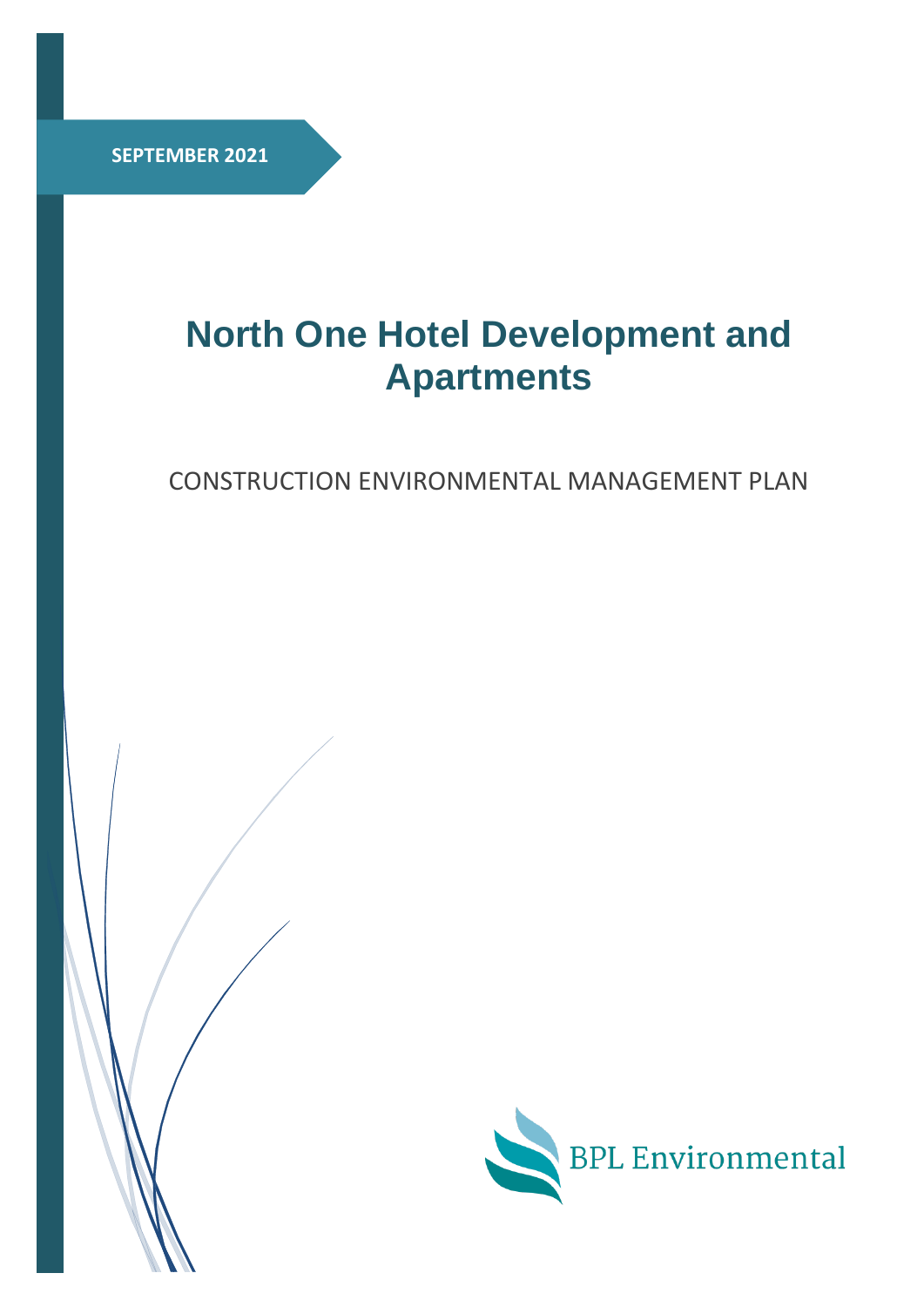#### **CONTROL AND REVISION HISTORY**

**Revisions** 

| <b>Version</b> | <b>Document</b> | <b>Author</b>      | Reviewer/Approver          | Date Reviewed |
|----------------|-----------------|--------------------|----------------------------|---------------|
| Version 1.0    | CEMP            | Sharon Arena – BPL | John Hamilton - Urbanscope | 15/09/2021    |



|          | Completed by: BPL Environmental |
|----------|---------------------------------|
| ABN:     | 88 119 156 884                  |
| Tel:     | 0419 934 461                    |
| Address: | 5/7 Albany Highway, Armadale    |
|          | Western Australia 6122          |

For further information on this report please contact:

**Ms Sharon Arena – BPL Environmental** 

Tel: 0419 934 461

Email: [sharon@bplenvironmental.com.au](mailto:sharon@bplenvironmental.com.au)

#### **Disclaimer**

*In the preparation of this document, BPL Environmental (BPL) has relied on data, plans and other information provided by KTT Investment Pty Ltd and its Agents. Except as otherwise stated in the Report, BPL has not verified the accuracy or completeness of the information. BPL will not be liable in relation to incorrect conclusions or recommendations should any data or information, be incorrect, misrepresented or otherwise not fully disclosed to BPL. Within the limitations imposed by the commission, the assessment of the site and preparation of the report have been undertaken in accordance with generally accepted practices using a degree of care ordinarily exercised by professional resource and environmental consultants. No other warranty, expressed or implied, is made.*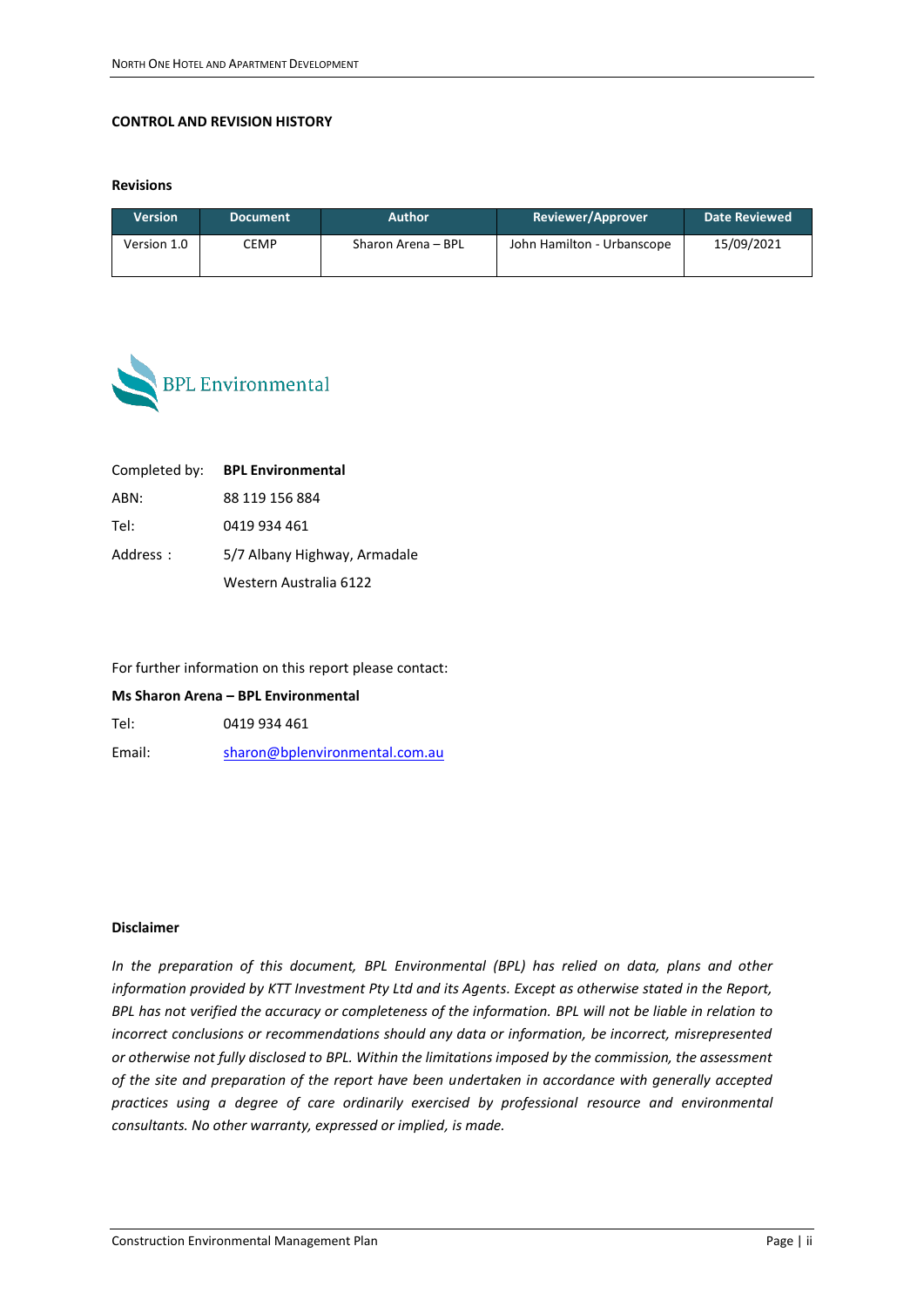#### **CONTENTS**

| 1 |     |  |  |  |  |
|---|-----|--|--|--|--|
|   | 1.1 |  |  |  |  |
|   | 1.2 |  |  |  |  |
|   | 1.3 |  |  |  |  |
|   | 1.4 |  |  |  |  |
| 2 |     |  |  |  |  |
| 3 |     |  |  |  |  |
|   | 3.1 |  |  |  |  |
|   | 3.2 |  |  |  |  |
|   | 3.3 |  |  |  |  |
|   | 3.4 |  |  |  |  |
|   | 3.5 |  |  |  |  |
|   | 3.6 |  |  |  |  |
|   | 3.7 |  |  |  |  |
|   | 3.8 |  |  |  |  |
|   | 3.9 |  |  |  |  |
| 4 |     |  |  |  |  |
|   | 4.1 |  |  |  |  |
|   | 4.2 |  |  |  |  |
|   | 4.3 |  |  |  |  |
|   | 4.4 |  |  |  |  |
|   | 4.5 |  |  |  |  |
| 5 |     |  |  |  |  |
| 6 |     |  |  |  |  |
| 7 |     |  |  |  |  |

#### **LIST OF TABLES**

| Table 6-1: Principles of Ecologically Sustainable Development for the construction phase of the North One |  |
|-----------------------------------------------------------------------------------------------------------|--|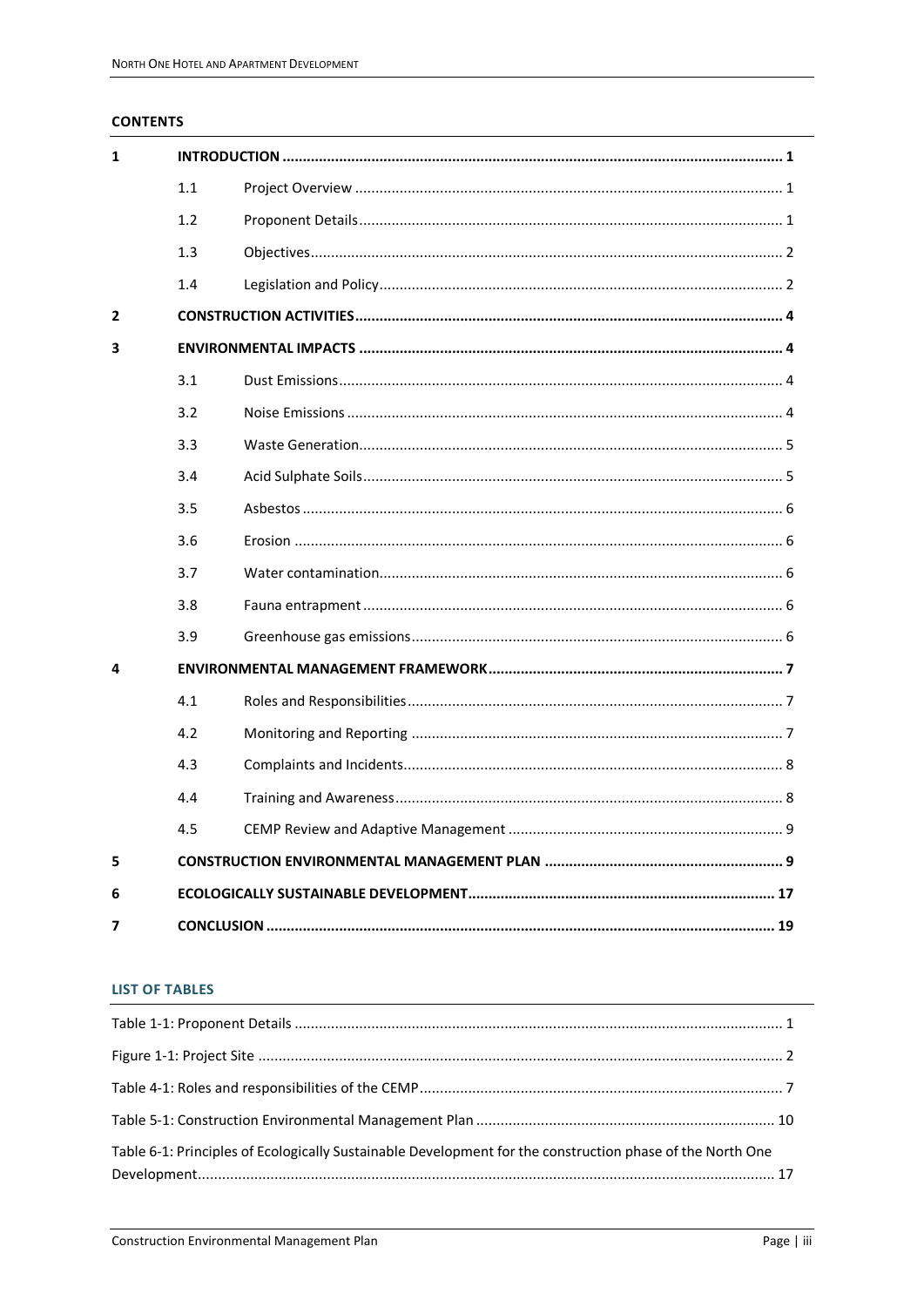#### **LIST OF FIGURES**

Figure 1-1: Project Location.............................................................................. **Error! Bookmark not defined.**

#### **LIST OF ABBREVIATIONS**

| <b>Abbreviation</b>     | <b>Meaning</b>                                        |
|-------------------------|-------------------------------------------------------|
| <b>ASS</b>              | Acid sulphate soils                                   |
| <b>BPL</b>              | <b>BPL Environmental</b>                              |
| <b>ESD</b>              | <b>Ecologically Sustainable Development</b>           |
| <b>CEMP</b>             | <b>Construction Environmental Management Plan</b>     |
| <b>EMS</b>              | Environmental Management System                       |
| <b>EP Act</b>           | <b>Environment Protection Act 2019</b>                |
| <b>ESD</b>              | Ecologically Sustainable Development                  |
| <b>GHG</b>              | Greenhouse gases                                      |
| ha                      | Hectare                                               |
| km                      | Kilometre                                             |
| <b>KTT Investment</b>   | KTT Investment Pty Ltd                                |
| <b>NT</b>               | Northern Territory                                    |
| <b>NT EPA</b>           | Northern Territory Environmental Protection Authority |
| The Project/Development | North One Hotel and Apartment Development             |
| <b>WMP</b>              | Waste Management Plan                                 |
| <b>WMPC Act</b>         | Waste Management and Pollution Control Act 1998       |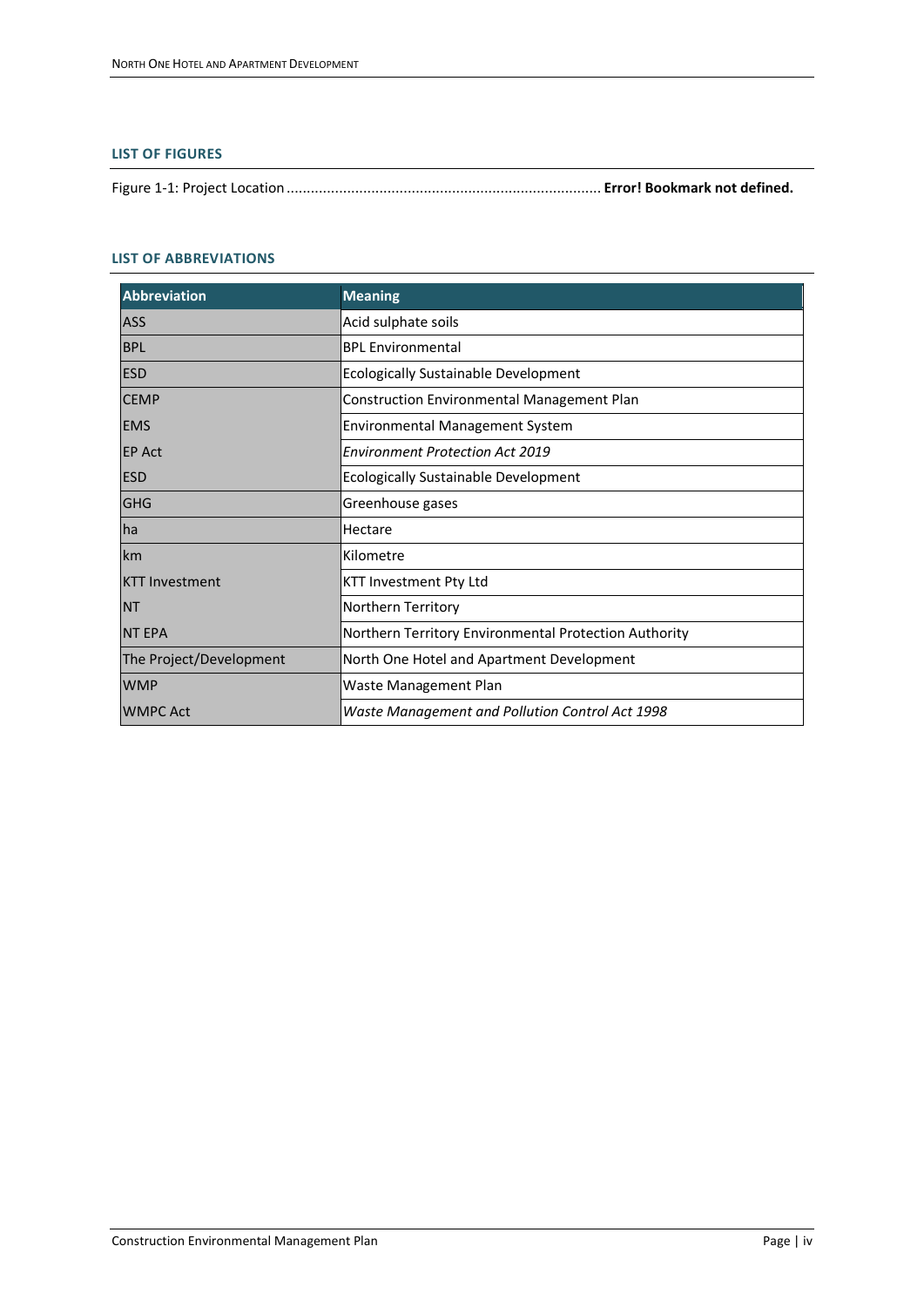# <span id="page-4-0"></span>**1 INTRODUCTION**

BPL Environmental has been engaged by KTT Investment Pty Ltd (**KTT**) to prepare a Construction Environmental Management Plan (**CEMP**) for the proposed North One Hotel and Apartment Complex (the **Development**) at Little Mindil Beach, Darwin, Northern Territory (**NT**). The CEMP has been prepared to provide an environmental management framework for the construction of the Project.

# <span id="page-4-1"></span>**1.1 PROJECT OVERVIEW**

The proposed North One Hotel and Apartment Development is situated at 25 Gilruth Avenue, The Gardens, Northern Territory, approximately 2.5 kilometres (**km**) north-west of the Darwin Central Business District.

The 5.13 hectare (**ha**) Project site is currently largely cleared, with a partially developed at-grade carpark, associated landscaping and a large lawn area (**Figure 1-1**). Little Mindil beach is to the north-west and the site is adjacent to the Mindil Beach Casino Resort.

The North One Development will consist of five buildings comprising the following:

- 150 hotel rooms, including 16 lagoon villas and 3 garden villas;
- 53 serviced apartments;
- Six retail spaces;
- 151 semi-basement and 126 ground level car parking spaces; and
- Beachfront food and beverage venue.

Bars, function and entertainment venues, dining facilities and a market area will be incorporated into the complex design.

#### <span id="page-4-2"></span>**1.2 PROPONENT DETAILS**

<span id="page-4-3"></span>Proponent details for the North One development are summarised in **[Table 1-1](#page-4-3)**.

| Proponent             | KTT Investment Pty Ltd                         |
|-----------------------|------------------------------------------------|
| <b>Contact</b>        | John Hamilton - Urbanscope (Australia) Pty Ltd |
| <b>Postal address</b> | c/-459 Harris Street Ultimo NSW 2007           |
| Phone                 | +61 2 9042 0600                                |
| Fax                   | +61 2 9660 7681                                |
| <b>Email</b>          | johnha@urbanscope.com.au                       |
| <b>Proponent ABN</b>  | 70 634 253 197                                 |

#### **Table 1-1: Proponent Details**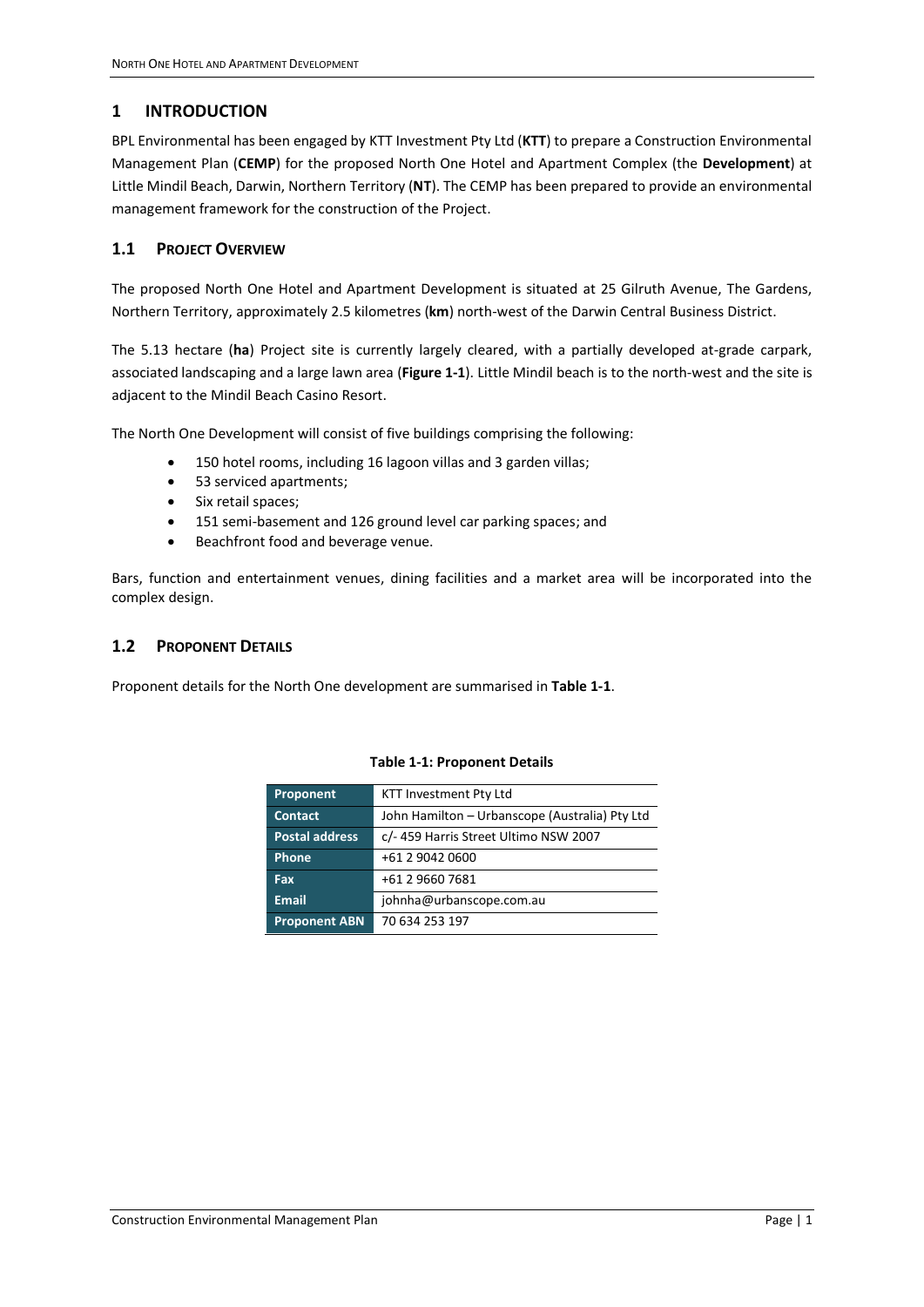

**Figure 1-1: Project Site**

# <span id="page-5-2"></span><span id="page-5-0"></span>**1.3 OBJECTIVES**

This CEMP aims to:

- Detail the legislative and policy framework for environmental management;
- Identify potential environmental impacts with construction of the Project;
- Detail environmental management and mitigation procedures for the Project; and
- Describe the monitoring, reporting and training processes during the construction phase of the project.

# <span id="page-5-1"></span>**1.4 LEGISLATION AND POLICY**

The overarching legislation applicable to the environmental assessment process within the NT is the *Environment Protection Act 2019* (**EP Act**) and the associated *Environment Protection Regulations 2020*. The key aims of the EP Act are to:

- protect the environment of the Territory;
- promote ecologically sustainable development so that the wellbeing of the people of the territory is maintained or improved without adverse impact on the environment of the Territory;
- recognise the role of the environmental impact assessment and environmental approval in promoting the protection and management of the environment of the Territory; provide for broad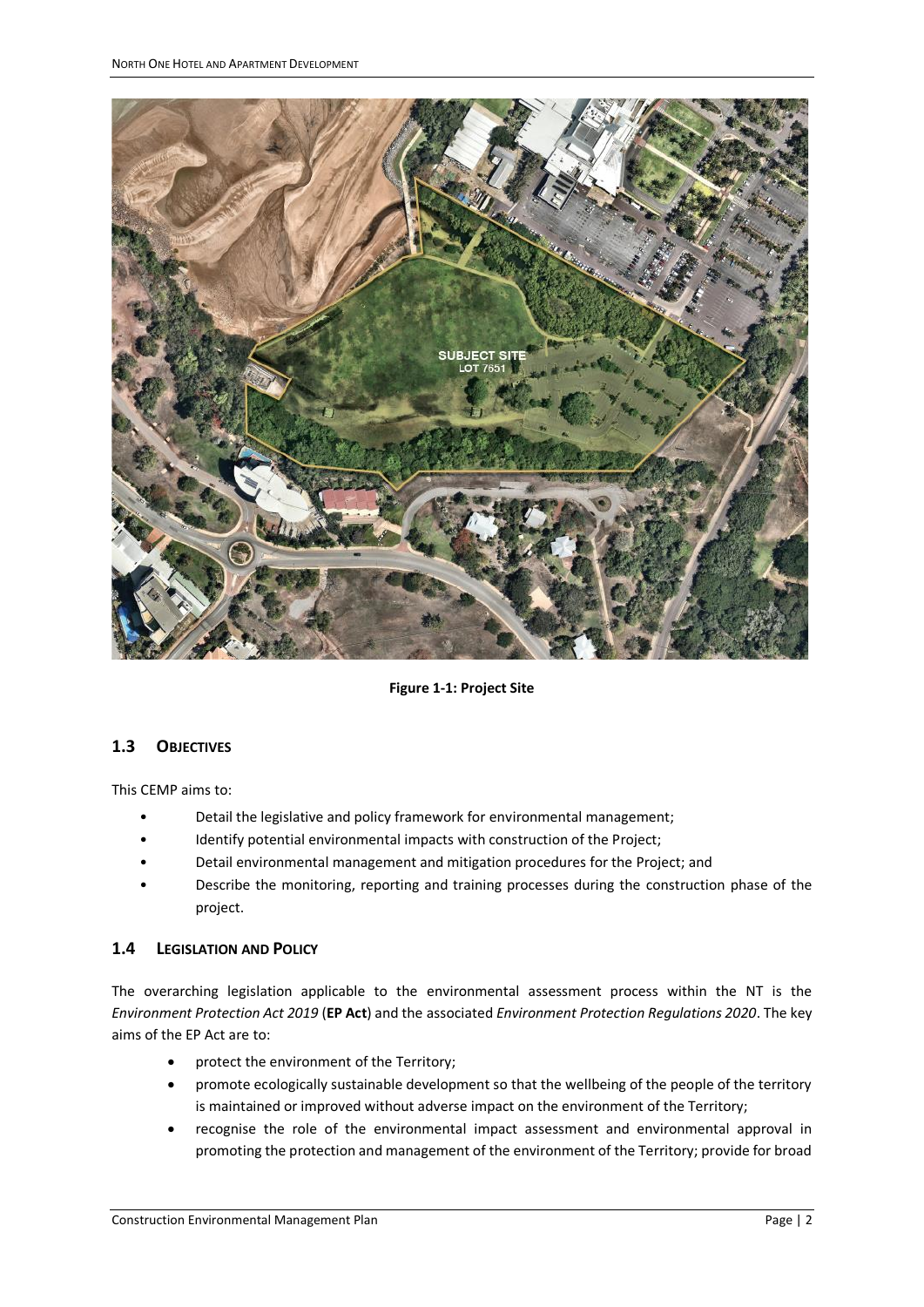community involvement during the process of environment impact assessment and environmental approval; and

• recognise the role that Aboriginal people have as stewards of their country conferred under their traditions and recognised in law, and the importance of participation by Aboriginal people and communities in environmental decision-making processes.

Other legislation that is relevant to the CEMP includes:

- *Waste Management and Pollution Control Act 1998* (**WMPC Act**);
- *Waste Management and Pollution Control (Administration) Regulations 1998*;
- *Litter Act 1972*;
- *Marine Pollution Act 1999*;
- *Heritage Act 2011; and*
- *Aboriginal Sacred Sites Act 1989.*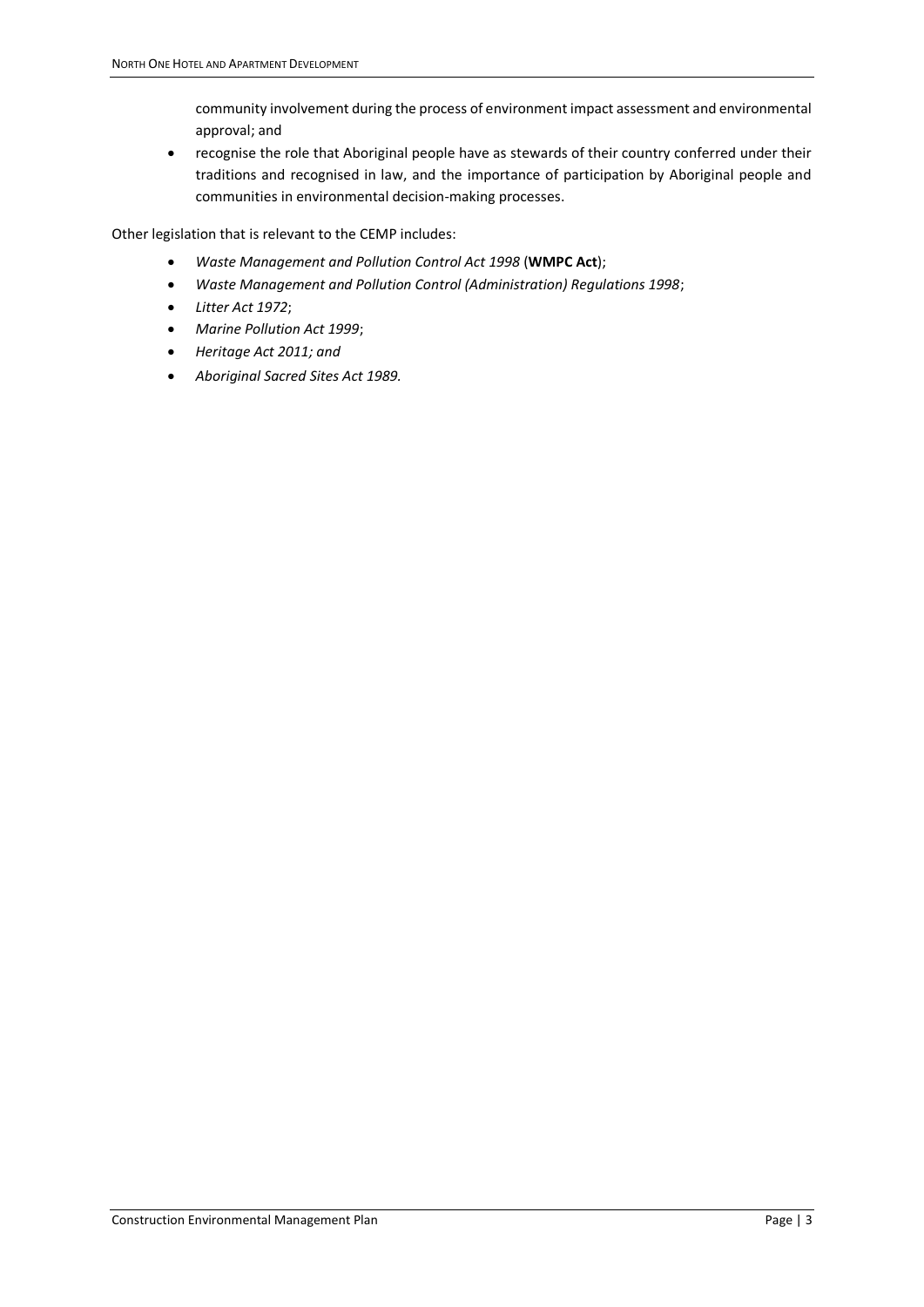# <span id="page-7-0"></span>**2 CONSTRUCTION ACTIVITIES**

Before construction activities commence, demolition and remediation phases of development are required to prepare the site for development. The types of activities undertaken during the site preparation phase include:

- Demolition and disposal of asphalt pavements;
- Removal and disposal of asbestos cement sheeting if encountered;
- Backfilling of excavations; and
- General grading of the site.

Once site preparation has been completed the construction phase will commence. Activities will primarily consist of the following:

- Installation of temporary facilities such as offices, ablutions, parking and laydown areas;
- Bulk earthworks;
- Civil and architectural construction;
- Structural, mechanical and plate work erection;
- Piping installation; and
- Electrical instrument installation.

# <span id="page-7-1"></span>**3 ENVIRONMENTAL IMPACTS**

### <span id="page-7-2"></span>**3.1 DUST EMISSIONS**

Many activities during the construction phase of the development have the potential to generate dust emissions including:

- Excavation;
- Demolition of concrete structures;
- Unloading raw building materials;
- Mixing concrete;
- Sawing, hammering, drilling and grinding of concrete, timber or masonry structures; and
- Driving vehicles on unsealed roads.

Dust emissions have the potential to impact the health or amenity of site personnel or neighbouring residents or workers and/or nearby vegetation. The mitigation and management measures to reduce the impact of dust emissions are listed i[n Table 5-1.](#page-13-0)

#### <span id="page-7-3"></span>**3.2 NOISE EMISSIONS**

The construction phase of the Development will necessitate the use of a range of noise generating equipment at the site including:

- Earthmoving equipment (e.g. front end loaders, graders, scrapers etc.);
- Cranes;
- Concrete mixers and pumps;
- Compactors;
- Generators;
- Compressors;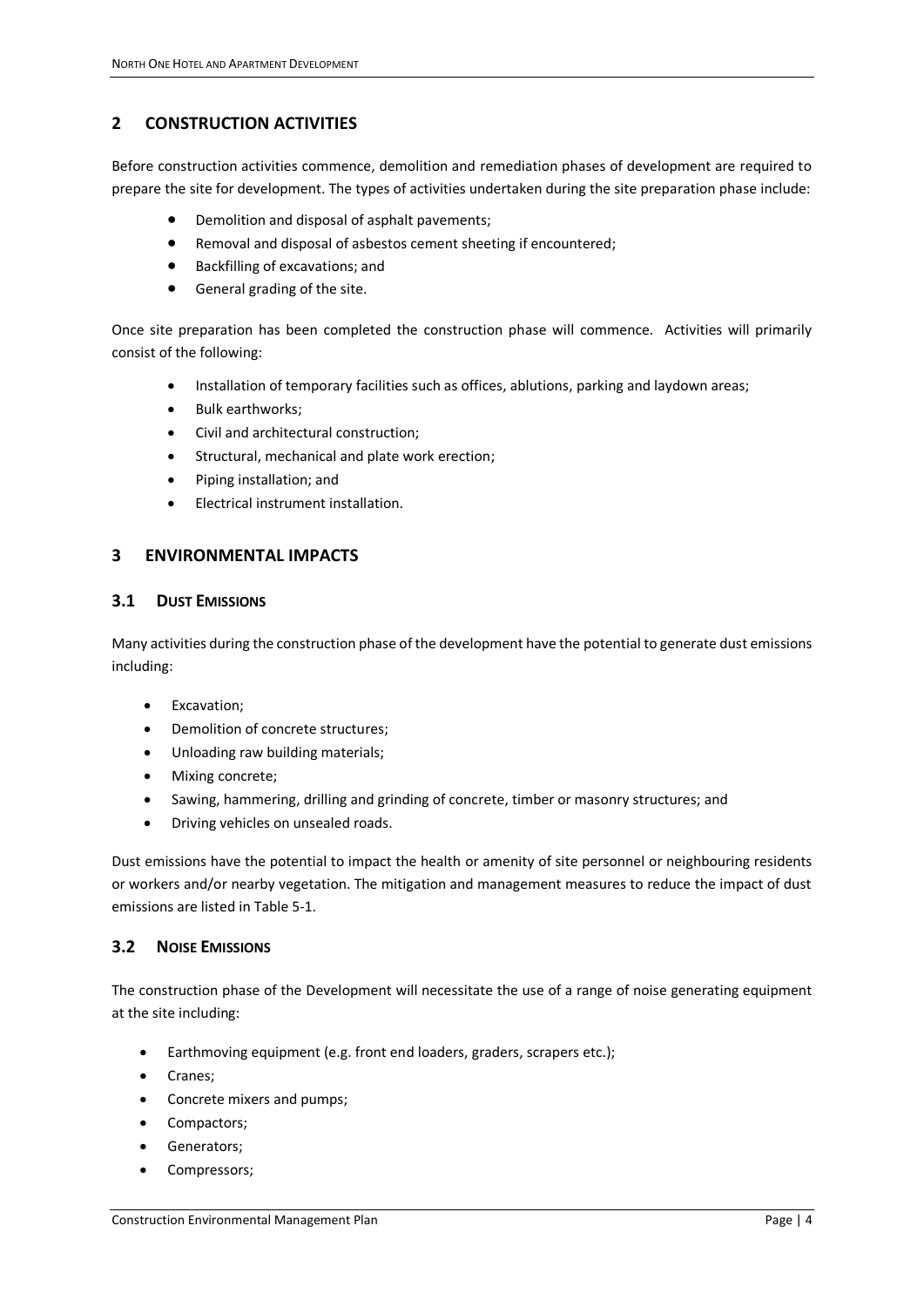- Pneumatic and hydraulic breakers;
- Pile drivers;
- Angle grinders; and
- Drilling equipment.

The potential impacts and risks associated with noise exceedance include a general reduction in the amenity of the area for site personnel and/or neighbouring land users. The mitigation and management measures to reduce the impact of noise are listed i[n Table 5-1.](#page-13-0)

## <span id="page-8-0"></span>**3.3 WASTE GENERATION**

Construction phase waste streams for the Development include:

- construction waste;
- fabrication consumables;
- domestic waste (food scraps and office waste);
- rubble;
- hydrocarbons;
- shipment packaging; and
- wastewater.

All wastes will be managed in accordance with the Waste Management Plan (**WMP**) (**Appendix 13** of the Referral) and with consideration of the waste management hierarchy. Where possible, waste materials will be re-used or recycled. Wastes not suitable for recycling will be disposed off-site by licensed contractors. Further detail of waste management strategies are provided i[n Table 5-1.](#page-13-0)

#### <span id="page-8-1"></span>**3.4 ACID SULPHATE SOILS**

There is a possibility that acid sulphate soils (**ASS**) exist at the development site, given its coastal locality. A review of the *Land Systems of the Northern Part of the NT (1:250,000)*, conducted by SLR (2020), indicated the North One Development site exists within the Darwin Coastal geomorphic zone and is classified as level tidal flats with channels and estuaries and minor dunes. It is a common occurrence for ASS to exist on tidal flats, coastal floodplains, and some coastal sand plains. There are, however, no previous or current investigations of the soil, surface water or groundwater within the site; therefore, no definitive assessment can be made regarding the presence or absence of ASS.

The site will be predominantly filled to raise the building level above the storm surge; therefore, whole scale excavation requirements will be minimal. Disturbance of existing soils will, however, occur as a result of:

- Initial site leveling and removal of topsoil layers;
- Excavation required for installation of erosion and sediment control infrastructure;
- Construction of the semi-basement carparking facilities (note this will be built half within the fill zone and half within the existing soil profile); and
- Excavation for some underground utility services (note services will predominantly be installed within the fill zone).

Mitigation measures have been developed for the management of ASS to ensure impacts from unmanaged disturbance of ASS and subsequent acid drainage that can lead to adverse impacts to environmental values are minimised; these are described in [Table 5-1.](#page-13-0)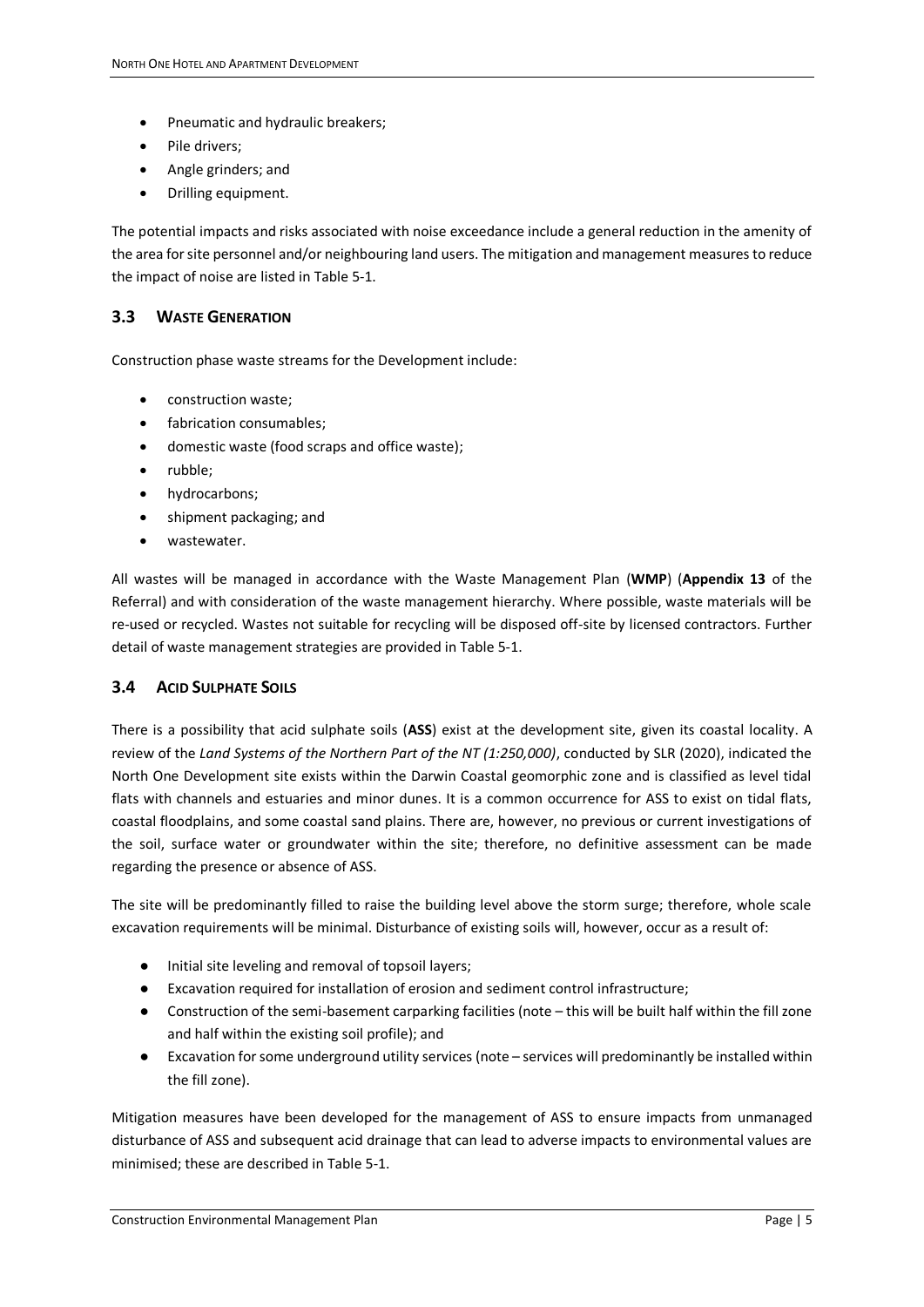# <span id="page-9-0"></span>**3.5 ASBESTOS**

The North One Development site has a history of material dumping, particularly asbestos associated with World War II and Cyclone Tracy, and therefore has the potential to be identified as contaminated.

KTT Investment is cognizant of this risk and will instigate a Land Suitability Assessment prior to commencement of construction. Remedial actions will be undertaken as necessary to ensure the site is suitable for the intended land use. Mitigation measures to avoid the risk of asbestos exposure are listed in [Table 5-1.](#page-13-0)

# <span id="page-9-1"></span>**3.6 EROSION**

Erosion and sedimentation risks are expected to be highest during the construction phase of the Development. Clearing of topsoils, excavation, site levelling and temporary stockpiling activities have the potential to facilitate migration of sediments into the inland water environment as site runoff. This is predominately anticipated during the wet season.

Given the relatively short time frame for construction, the seasonality of the risk, the generally flat topography of the site and the availability of proven management strategies, it is not considered that sedimentation and erosion will present a long-term significant impact for the proposal. It is acknowledged, however, that without mitigating strategies erosion and sediment could pose a high risk to Little Mindil Creek water quality and surrounding environmental values throughout the construction phase. Management measures are further details in [Table 5-1.](#page-13-0)

# <span id="page-9-2"></span>**3.7 WATER CONTAMINATION**

The Development site is adjacent to the following hydrological features:

- Little Mindil Creek, an open channel natural creek running parallel to the northern boundary of the site;
- Fannie Bay and Little Mindil Beach Foreshore to the north-west of the Development area.

Construction of the Development has the potential to impact the water quality of these above features due to litter entering the waterways, spills and leaks of contaminants and erosion and subsequent sedimentation. Mitigation measures for these impacts are provided in [Table 5-1.](#page-13-0) No impact to groundwater is predicted, being that it is so close to tidal influences, no draw on groundwater is anticipated and there are no beneficial users in proximity of the site.

# <span id="page-9-3"></span>**3.8 FAUNA ENTRAPMENT**

The Development site is largely void of vegetation; however, the building envelope occurs adjacent to Sensitive and Significant Vegetation, where there is a likelihood of Threatened Fauna such as migratory shorebirds or the Yellow Spotted Monitor utilising habitats within this vegetation. As such, construction of the Development may increase the likelihood of fauna becoming entrapped in construction infrastructure such as fencing or sumps. Mitigation measures are provided in [Table 5-1.](#page-13-0)

#### <span id="page-9-4"></span>**3.9 GREENHOUSE GAS EMISSIONS**

Construction of the North One Development has the potential to contribute to the emission of greenhouse gases (**GHG**) through the operation of machinery and equipment that are powered by fossil fuels. A number of management strategies to reduce emissions are provided i[n Table 5-1.](#page-13-0)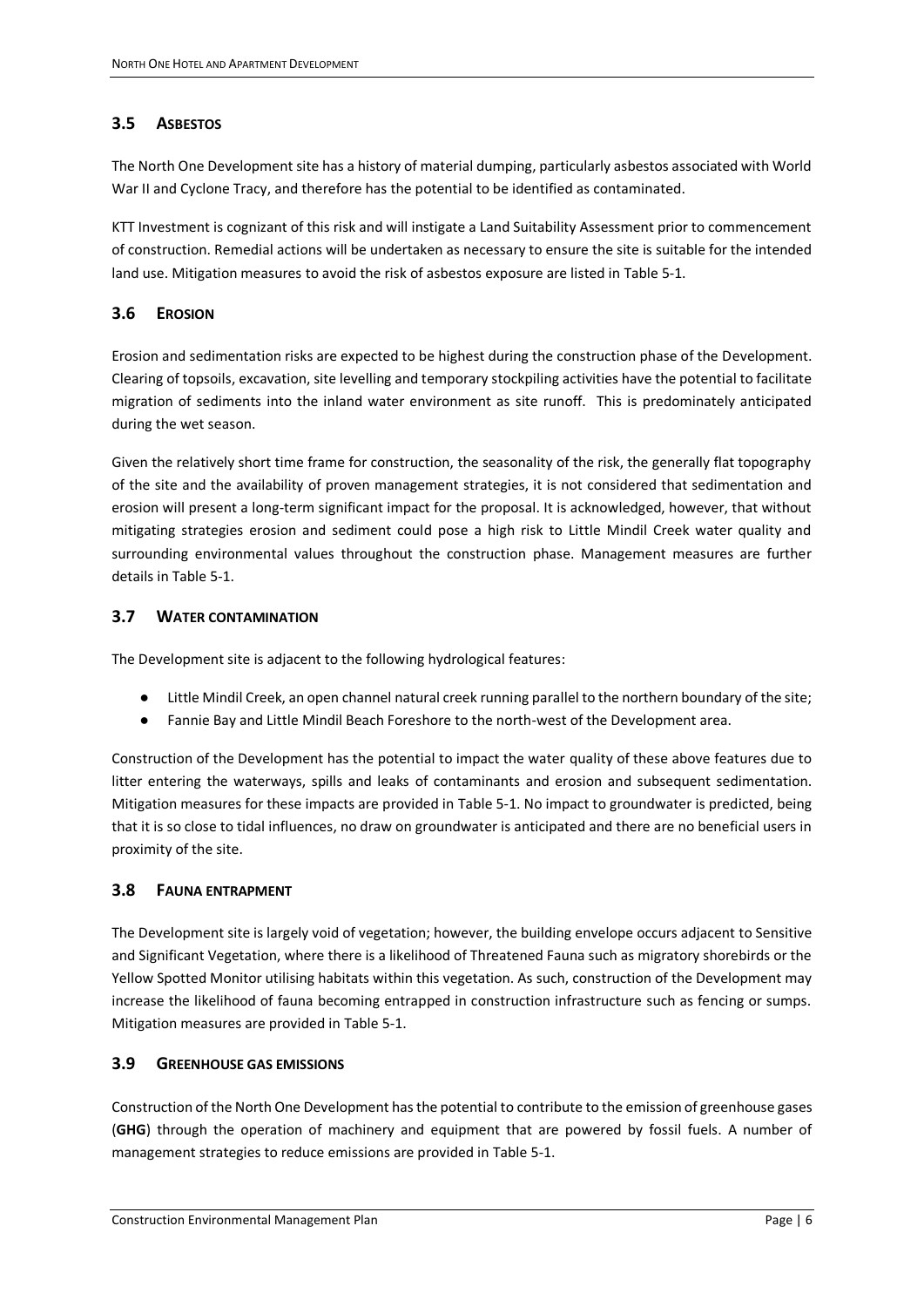# <span id="page-10-0"></span>**4 ENVIRONMENTAL MANAGEMENT FRAMEWORK**

The CEMP provides overarching environmental management guidance for the construction phase of the Development that will be implemented through the processes and procedures implemented by the building contractor. The CEMP establishes a framework of management plans and procedures to address key areas of environmental risk and outlines the mechanisms used to deliver commitments made in the Referral document.

## <span id="page-10-1"></span>**4.1 ROLES AND RESPONSIBILITIES**

Key roles are responsibilities for environmental management are provided in [Table 4-1.](#page-10-3)

<span id="page-10-3"></span>

| Role                              | <b>Responsibility</b>                                                                                                                     |
|-----------------------------------|-------------------------------------------------------------------------------------------------------------------------------------------|
|                                   | Ensure all statutory approvals are in place prior to commencement of<br>construction.                                                     |
|                                   | Ensure the building contractor is aware of the conditions and requirements<br>of statutory approvals.                                     |
| <b>KTT Investments</b>            | Ensures building contractor is complying with CEMP, including<br>implementing management or mitigation actions, monitoring and reporting. |
|                                   | Conduct site auditing on a discretionary and strategic basis, where<br>necessary.                                                         |
|                                   | Respond to complaints from the public.                                                                                                    |
|                                   | Review and approve corrective actions and notification of regulatory                                                                      |
|                                   | authorities where necessary.                                                                                                              |
|                                   | Ensures implementation of the CEMP across the site including management                                                                   |
| Site Manager/Construction Manager | and mitigation actions, monitoring and reporting.                                                                                         |
|                                   | Ensure personnel and contractors conform with the CEMP and have<br>completed induction prior to working on site.                          |
|                                   | Comply with CEMP, site induction and/or additional procedures relevant to                                                                 |
| Site Personnel                    | work tasks.                                                                                                                               |
|                                   | Notify Site Manager of any non-compliance with CEMP.                                                                                      |
|                                   | Comply with CEMP, site induction and/or additional procedures relevant to                                                                 |
|                                   | work tasks.                                                                                                                               |
| Sub-contractors                   | Obtain any additional permits from statutory authorities relevant to work<br>tasks.                                                       |
|                                   | Notify Site Manager of any non-compliance with CEMP.                                                                                      |

**Table 4-1: Roles and responsibilities of the CEMP**

# <span id="page-10-2"></span>**4.2 MONITORING AND REPORTING**

Monitoring will be undertaken to assess compliance with the CEMP and that the magnitude of the impacts are within the approved limits. There will be ongoing monitoring of the site throughout the construction phase by a representative of the building contractor who is aware of the prescriptions of the CEMP. Additional monitoring may be required on an as-needs basis following complaints from community members. Details of specific monitoring that will be implemented are provided in [Table 5-1.](#page-13-0)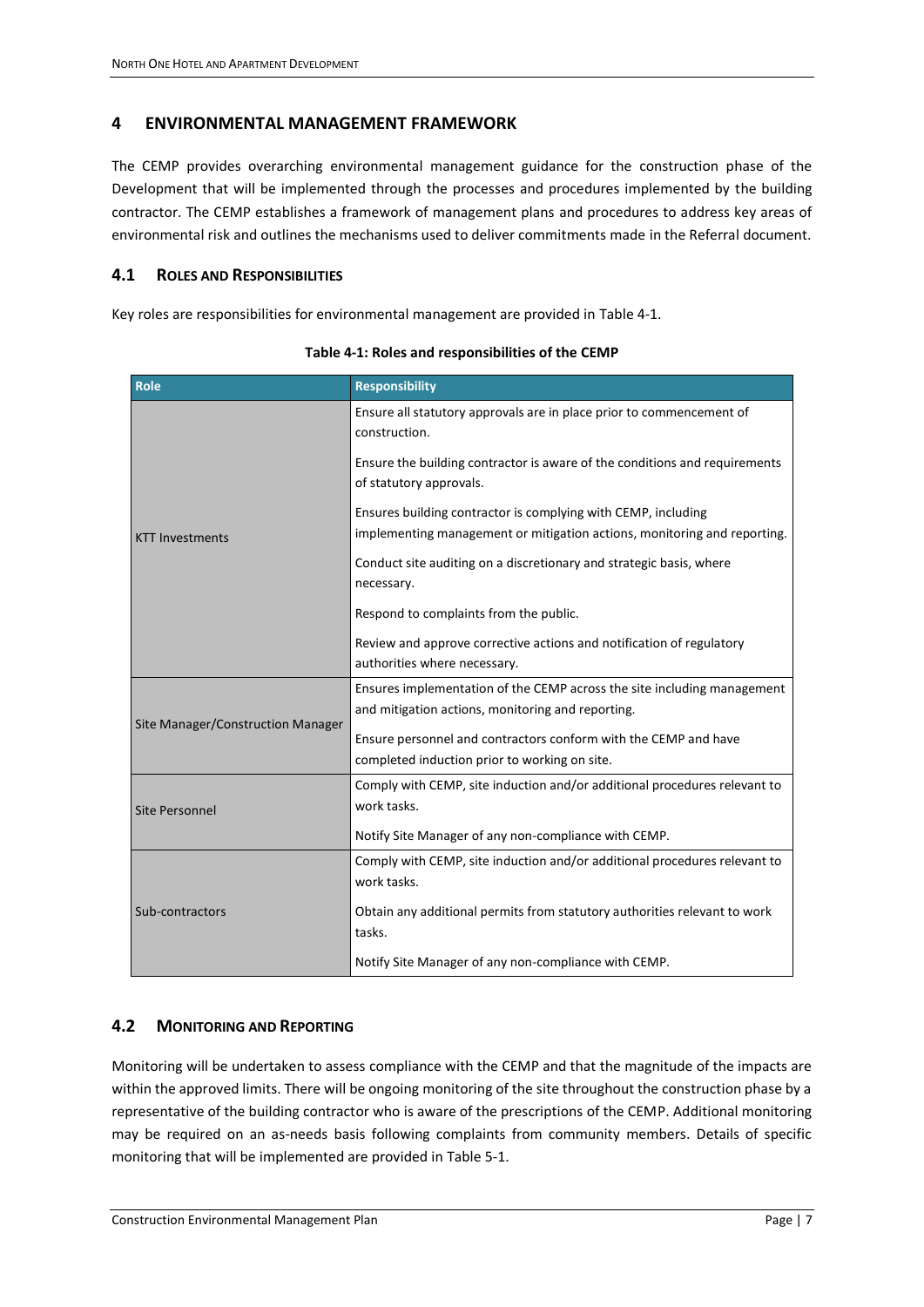A bi-annual CEMP report will be prepared by the building contractor and submitted to KTT throughout the construction phase of the Development. The report will include:

- List of actions that have been implemented from the CEMP;
- Details of any non-compliance or incidents;
- Results of any monitoring that occurred;
- Details of any complaints received from the community;
- Number of staff that have completed mandatory site induction and awareness training; and
- Corrective actions that were implemented.

### <span id="page-11-0"></span>**4.3 COMPLAINTS AND INCIDENTS**

The Development has the potential to impact upon the local community both negatively and positively. The mitigation measures develop in this CEMP are designed to mitigate and reduce impacts on the environment and community however an Incident and Complaints register will be established and maintained by the building contractor in the event of an incident or complaint. Any incidents of non-compliance with the CEMP will be recorded and KTT Investment will be notified (and any relevant environmental regulator if necessary) as soon as possible.

Any complaints received will be recorded in the same register. The building contractor will notify KTT Investment of any complaints received as soon as possible, and KTT Investment will be responsible for providing a response. All complaints will be investigated to determine if corrective action is required.

The Incidents and Complaints register will include the following details:

- Date;
- Name, location and contact details of complainant;
- Complaint or incident details;
- Follow-up actions and/or mitigation measures; and
- Close-out approval.

#### <span id="page-11-1"></span>**4.4 TRAINING AND AWARENESS**

KTT Investment will be ultimately responsible for ensuring all contractors engaged during construction of the North One Hotel and Apartment Complex have undergone the relevant training and awareness. Prior to commencing work, all staff including any contractors/subcontractors must complete a site induction identifying the type and location of sensitive environmental areas, cultural sites and potential hazards. The induction, which will likely be delivered by the building contractor, will include as a minimum:

- Location of Sensitive and Significant vegetation and trees (Little Mindil Creek and the Gilruth Avenue Cliffs);
- Areas of native vegetation to be retained;
- Location of the Registered Sacred Site (5073-89);
- Adjoining residents and land users and their exposure to the Development, particularly the Myilly Point Heritage Precinct;
- Potential areas of sub-surface asbestos burial;
- The impacts of erosion, weed spread, habitat removal, human disturbance, dust and noise can have on environmental, social and cultural values; and
- Mitigation and management strategies required to address potential environmental impacts.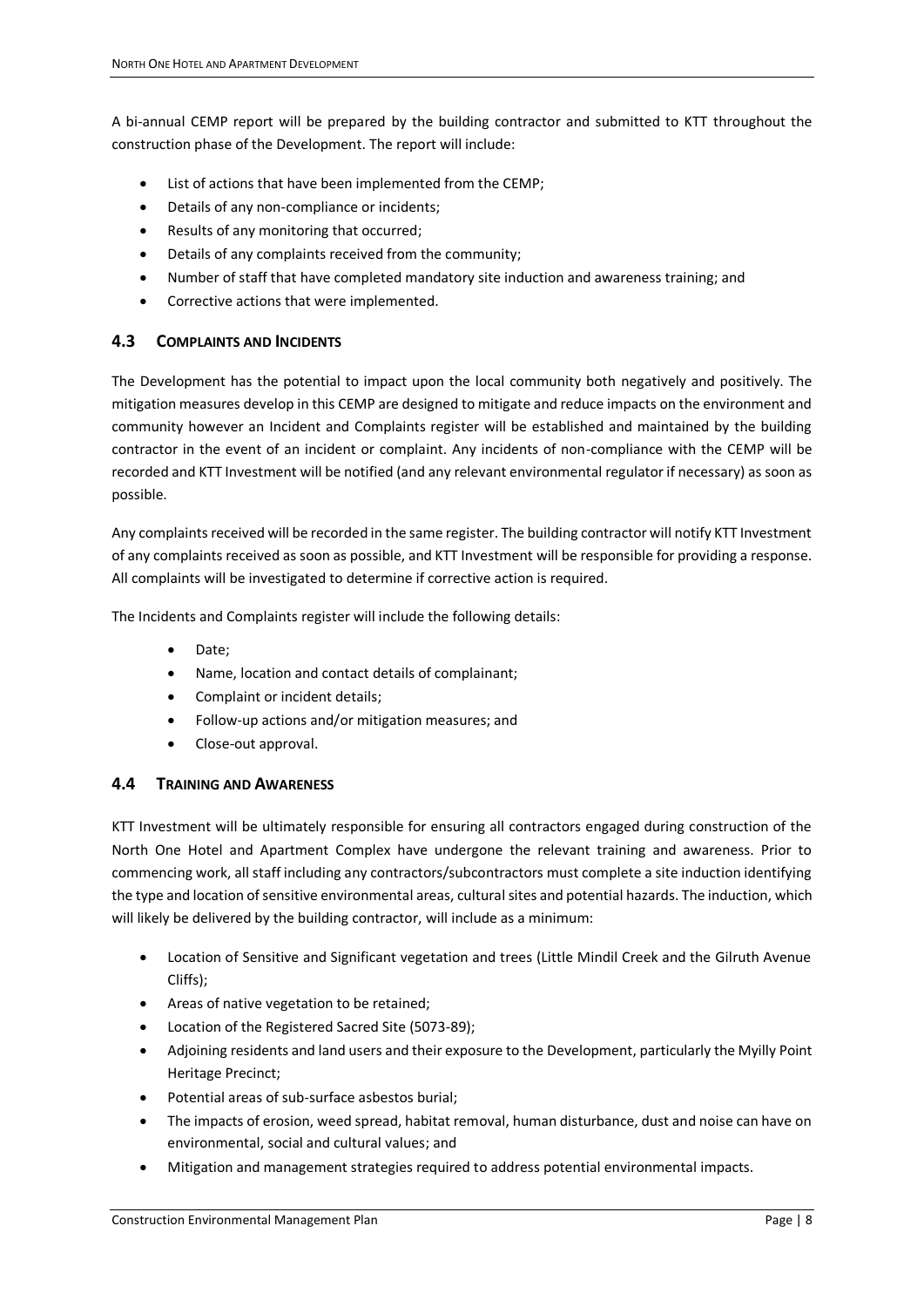## <span id="page-12-0"></span>**4.5 CEMP REVIEW AND ADAPTIVE MANAGEMENT**

This CEMP should be reviewed annually at a minimum. The CEMP should also be reviewed following significant incidents and updated where appropriate to ensure that it remains relevant and effective throughout the life of the Project. All reviews, changes or updates are to be recorded using the Control and Revision History boxes on Page i of this document.

# <span id="page-12-1"></span>**5 CONSTRUCTION ENVIRONMENTAL MANAGEMENT PLAN**

A list of management actions to be undertaken to avoid and/or mitigate impacts to the environmental values of the site during construction of the Development is provided in the Construction Environmental Management Plan below [\(Table 5-1\)](#page-13-0).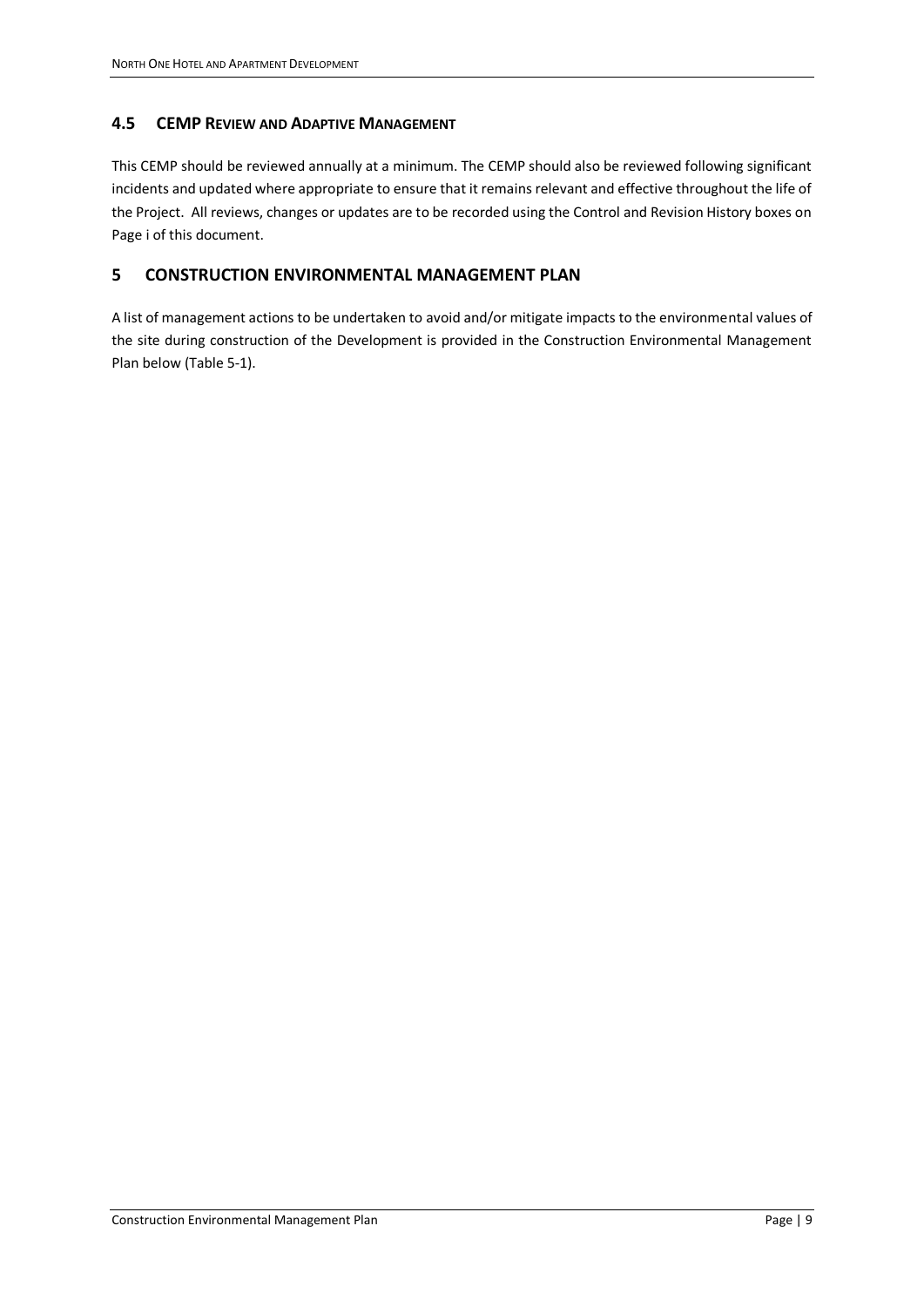<span id="page-13-0"></span>

| <b>Source</b>                                                                  | <b>Objective</b>                                                                                                             | <b>Management and Mitigation</b>                                                                                                                                                                                                                                                                                                                                                                                                                                                                                                                                                                                                 | <b>Monitoring</b>                                                                                                                                                                                                                                                                                                                                                                                                                                                                                                                                                                                                                            | Responsible<br>Personnel                                              | Performance<br><b>Indicators</b>                                                                                                              |
|--------------------------------------------------------------------------------|------------------------------------------------------------------------------------------------------------------------------|----------------------------------------------------------------------------------------------------------------------------------------------------------------------------------------------------------------------------------------------------------------------------------------------------------------------------------------------------------------------------------------------------------------------------------------------------------------------------------------------------------------------------------------------------------------------------------------------------------------------------------|----------------------------------------------------------------------------------------------------------------------------------------------------------------------------------------------------------------------------------------------------------------------------------------------------------------------------------------------------------------------------------------------------------------------------------------------------------------------------------------------------------------------------------------------------------------------------------------------------------------------------------------------|-----------------------------------------------------------------------|-----------------------------------------------------------------------------------------------------------------------------------------------|
| <b>Dust emissions</b>                                                          |                                                                                                                              |                                                                                                                                                                                                                                                                                                                                                                                                                                                                                                                                                                                                                                  |                                                                                                                                                                                                                                                                                                                                                                                                                                                                                                                                                                                                                                              |                                                                       |                                                                                                                                               |
| disturbance<br>Soil<br>vehicle/machinery<br>movement.                          | and the impact of dust the perimeter of the site.<br>emissions from construction<br>activities.                              | and Minimise dust generation Dust suppression fencing will be erected around Daily visual checks of the level of 1) Site Supervisor<br>Active road surfaces will be either sealed or<br>sprayed with water using water carts.<br>Other areas that have the potential to generate<br>dust such as stockpiles, laydown areas, carparks<br>and tipping areas will be treated with a dust<br>suppressant chemical or sprayed with water to<br>dampen area.<br>Vehicle speeds on site roads will be restricted.<br>In the event that weather conditions lead to<br>extreme dust generation halt activities until<br>conditions alter. | dust being emitted<br>or found<br>throughout site.<br>Monthly photographic monitoring at<br>established points within the<br>vegetation associated with Little<br>Mindil Creek and the Escarpment to<br>indicate if dust impact is affecting<br>vegetation health.<br>Monitor dust complaints from site<br>personnel<br>adjacent<br>and<br>residents/businesses.<br>In the event of a<br>complaint,<br>campaign monitoring<br>may be<br>undertaken as follows:<br>• $PM_{10}$ to be monitored<br>- in<br>accordance with Australian<br>Standard AS 3580.9.6<br>• $PM_{2.5}$ to be monitored in<br>accordance<br>with<br>AS/NZS<br>3580.9.10. | 2) Water Cart<br>Operator<br>3) All<br>Construction/Site<br>Personnel | No notable impact<br>on vegetation health<br>from<br>dust<br>deposition.<br>impacts<br>No<br>on<br>human health.                              |
| <b>Noise and vibration</b>                                                     |                                                                                                                              |                                                                                                                                                                                                                                                                                                                                                                                                                                                                                                                                                                                                                                  |                                                                                                                                                                                                                                                                                                                                                                                                                                                                                                                                                                                                                                              |                                                                       |                                                                                                                                               |
| Construction<br>including the operation<br>movement<br>and<br>of<br>machinery. | activities   Minimise noise and vibration   Ensure<br>activities<br>and<br>compliance with regulatory 2018:<br>requirements. | activities<br>adhere<br>construction<br>generation from construction recommendations outlined in the Northern<br>ensure   Territory Noise Management Framework Guideline<br>• Construction activities will occur during<br>standard hours (7am - 7pm) and will not occur<br>during non-standard hours, where possible.                                                                                                                                                                                                                                                                                                           | to Monitor noise complaints from 1) Site Supervisor<br>adjacent residents and businesses.<br>In the event of a complaint,<br>campaign monitoring<br>may<br>be<br>undertaken.                                                                                                                                                                                                                                                                                                                                                                                                                                                                 | 2) Maintenance<br>Personnel                                           | Noise<br>generating<br>activities<br>comply<br>with criteria for<br>standard operating<br>hours.<br>No deterioration in<br>the health of site |

### **Table 5-1: Construction Environmental Management Plan**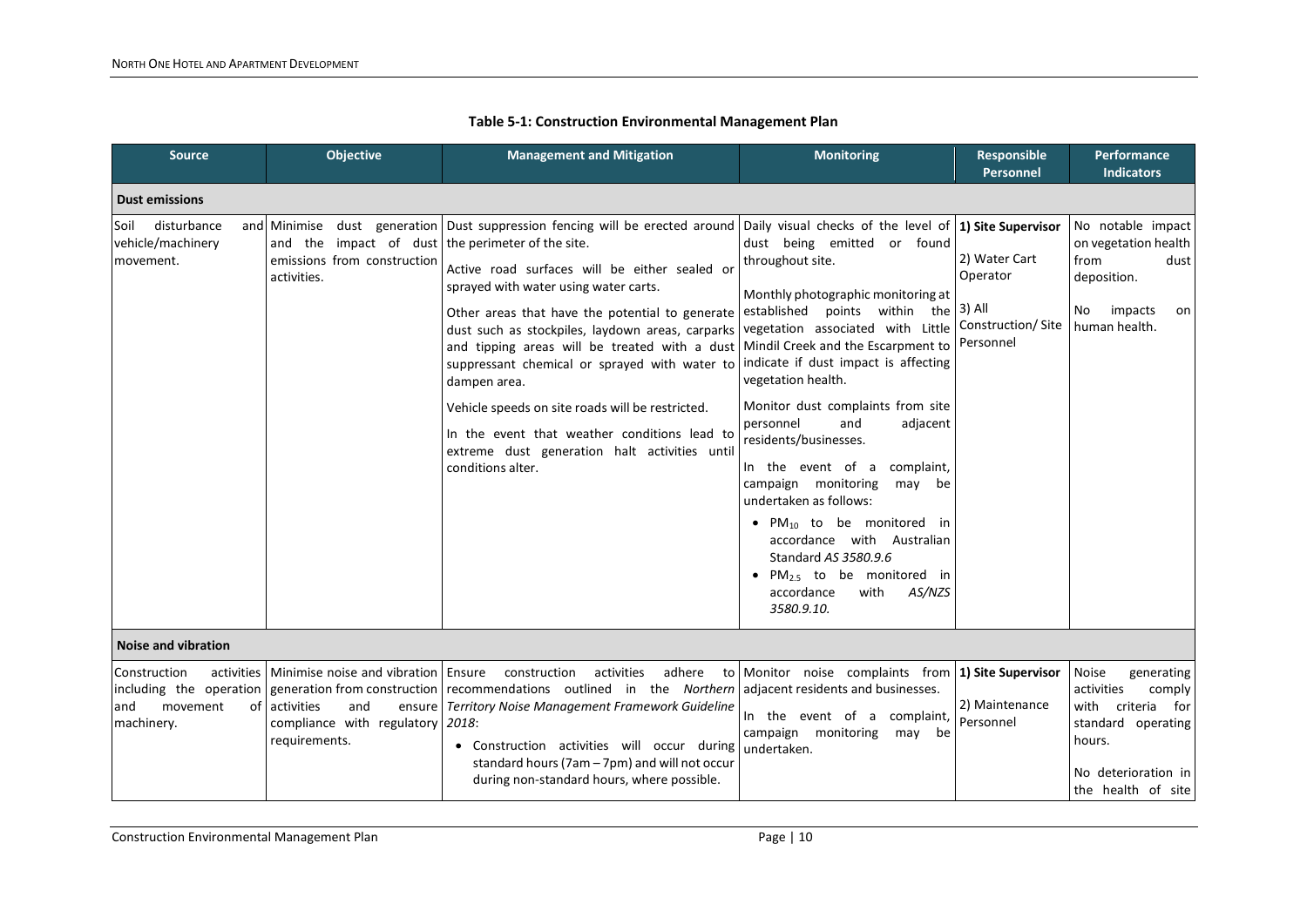| <b>Source</b> | <b>Objective</b> | <b>Management and Mitigation</b>                                                                                                                                                                                                                                                                                                                                                                          | <b>Monitoring</b> | Responsible<br>Personnel                 | Performance<br><b>Indicators</b>                                                                                           |
|---------------|------------------|-----------------------------------------------------------------------------------------------------------------------------------------------------------------------------------------------------------------------------------------------------------------------------------------------------------------------------------------------------------------------------------------------------------|-------------------|------------------------------------------|----------------------------------------------------------------------------------------------------------------------------|
|               |                  | • During standard hours, construction noise will<br>not exceed the recommended assigned noise<br>affected level of Rating Background Level<br>$(RBL) + 10$ decibel $(dB)$ ; and<br>• If out of hours construction is required, the<br>operation of particularly noisy machinery will<br>be avoided before 7am and after 7pm and will<br>not exceed the recommended noise affected<br>level of RBL + 5 dB. |                   | 3) All<br>Construction/Site<br>Personnel | personnel<br>or I<br>neighbouring<br>residents<br>or<br>businesses<br>Recurrent<br>noise<br>complaints are not<br>received |
|               |                  | Inductions will be provided to construction<br>personnel (including sub-contractors) addressing<br>responsibilities with regard to noise management.                                                                                                                                                                                                                                                      |                   |                                          |                                                                                                                            |
|               |                  | Ensure truck drivers are informed of designated<br>vehicle routes, parking locations, delivery hours<br>and minimising engine braking and idling.                                                                                                                                                                                                                                                         |                   |                                          |                                                                                                                            |
|               |                  | Ensure all equipment is equipped with appropriate<br>noise controls (e.g. mufflers, silenced exhausts,<br>acoustic enclosures, flashing lights as an alternative<br>to revising beepers) and equipment is shut down<br>and not left idling when not in use.                                                                                                                                               |                   |                                          |                                                                                                                            |
|               |                  | Ensure vehicles, machinery and equipment are<br>operated in the correct manner and adequately<br>maintained - including replacement of engine<br>covers, tightening of rattling components, repair of<br>leakages in air lines and shutting down equipment<br>not in use.                                                                                                                                 |                   |                                          |                                                                                                                            |
|               |                  | Consider the use of temporary solid screens for<br>noise mitigation of noisy stationary equipment.                                                                                                                                                                                                                                                                                                        |                   |                                          |                                                                                                                            |
|               |                  | Inform potentially affected receivers with<br>adequate notice of the construction program and<br>any planned activities that may exceed noise and<br>vibration targets                                                                                                                                                                                                                                    |                   |                                          |                                                                                                                            |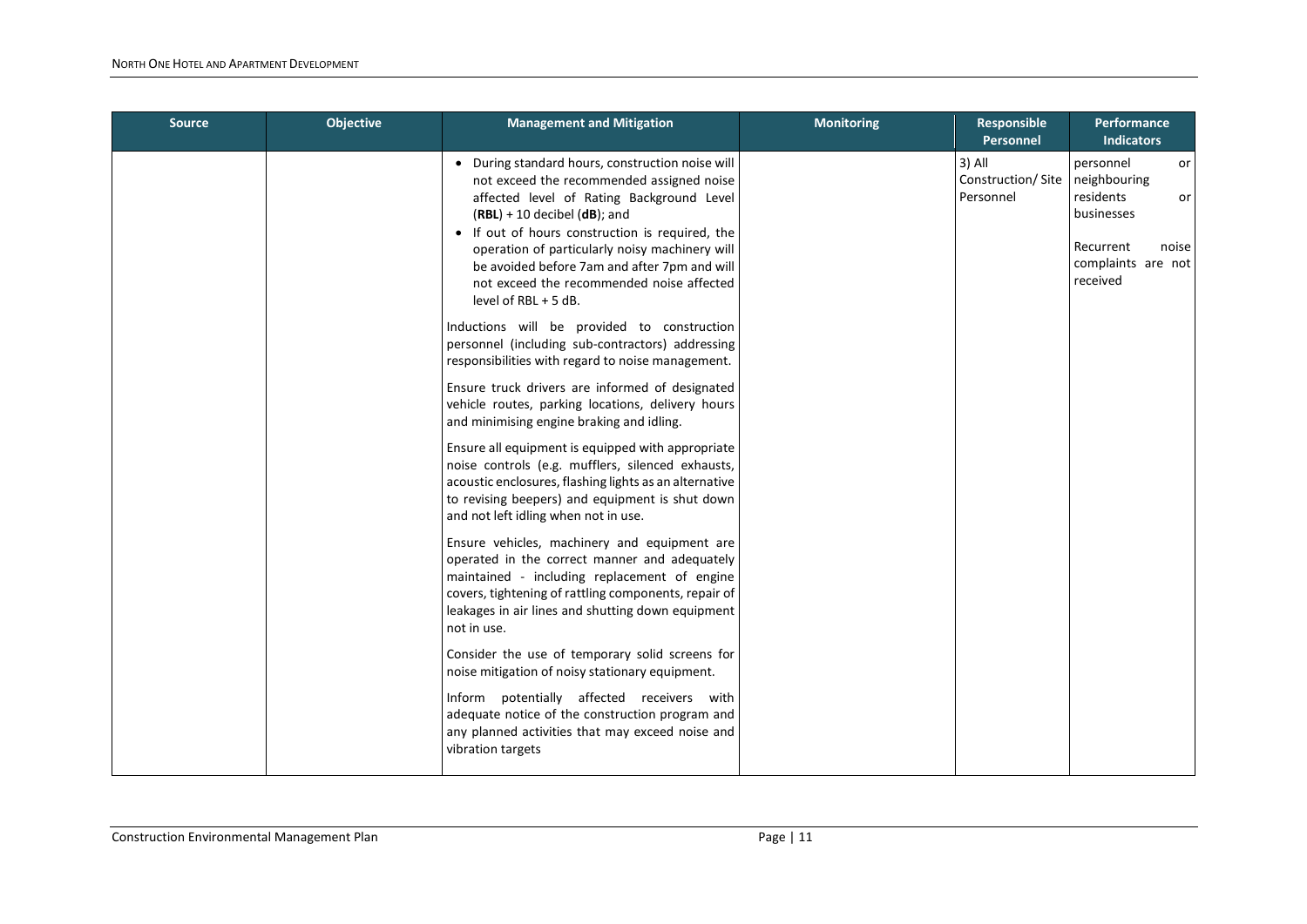| <b>Source</b>                                                                                                                                                                                                                       | Objective                                                             | <b>Management and Mitigation</b>                                                                                                                                                                                                                                                                                                                                                                                                                                                                                                                                                                                                                                                                                                                                                                                             | <b>Monitoring</b>                                        | <b>Responsible</b><br>Personnel                                        | Performance<br><b>Indicators</b>                                                                                                |
|-------------------------------------------------------------------------------------------------------------------------------------------------------------------------------------------------------------------------------------|-----------------------------------------------------------------------|------------------------------------------------------------------------------------------------------------------------------------------------------------------------------------------------------------------------------------------------------------------------------------------------------------------------------------------------------------------------------------------------------------------------------------------------------------------------------------------------------------------------------------------------------------------------------------------------------------------------------------------------------------------------------------------------------------------------------------------------------------------------------------------------------------------------------|----------------------------------------------------------|------------------------------------------------------------------------|---------------------------------------------------------------------------------------------------------------------------------|
|                                                                                                                                                                                                                                     |                                                                       | Establish a Complaints and Grievance Protocol to<br>address noise complaints.                                                                                                                                                                                                                                                                                                                                                                                                                                                                                                                                                                                                                                                                                                                                                |                                                          |                                                                        |                                                                                                                                 |
| <b>Odour emissions</b>                                                                                                                                                                                                              |                                                                       |                                                                                                                                                                                                                                                                                                                                                                                                                                                                                                                                                                                                                                                                                                                                                                                                                              |                                                          |                                                                        |                                                                                                                                 |
| Temporary<br>toilets on construction where possible.<br>site emitting unpleasant<br>for<br>nearby<br>odours<br>residents, businesses and<br>people utilising area for<br>recreational purposes.                                     |                                                                       | portable Minimise the odour impacts Ensure portable toilets are placed in a location that Monitor odour complaints from<br>is as far away from sensitive receptors such as adjacent residents and businesses.<br>residences, businesses and recreational areas as<br>practicable.<br>Portable toilets will be inspected and cleaned daily<br>and the waste will be pumped out frequently (at<br>least every two weeks).<br>Portable toilets will be regularly serviced by hire<br>provider.                                                                                                                                                                                                                                                                                                                                  | Daily inspections of portable toilets.                   | 1) Site Supervisor<br>2) Cleaner<br>3) Portable toilet<br>hire company | No deterioration in<br>amenity for<br>neighbouring<br>residents and<br>businesses.                                              |
| <b>Visual amenity</b>                                                                                                                                                                                                               |                                                                       |                                                                                                                                                                                                                                                                                                                                                                                                                                                                                                                                                                                                                                                                                                                                                                                                                              |                                                          |                                                                        |                                                                                                                                 |
| neighbouring possible.<br>Ito<br>businesses, homes and/or<br>who<br>people<br>utilise<br>general area.<br>lLitter from construction<br>site visible or blown into<br>neighbouring<br>areas<br>reducing<br>the<br>visual<br>amenity. | aesthetic appeal of area construction activities where visual screen. | Construction site reduces Minimise the visual impact of Dust suppression fencing will be erected to act as a Daily visual inspection of site for<br>Existing vegetation around the perimeter of the<br>construction sites would be retained where<br>feasible and reasonable to act as a visual screen.<br>Where feasible and reasonable the elements<br>within construction sites would be located to<br>minimise visual impact, for example setting<br>particular equipment/ structures back from the site<br>boundaries to minimise their visual impact.<br>Littering on site is prohibited and work and office<br>sites are to be kept clean and tidy.<br>Rubbish containers are to be carried in vehicles and<br>provided at all work area.<br>Housekeeping inspections of all work areas will be<br>undertaken weekly. | litter and ensure visual screens are<br>still effective. | 1) Site Supervisor<br>2) All<br>Construction/Site<br>Personnel         | No deterioration in<br>amenity for<br>neighbouring<br>residents and<br>businesses.<br>No recurrent visual<br>amenity complaints |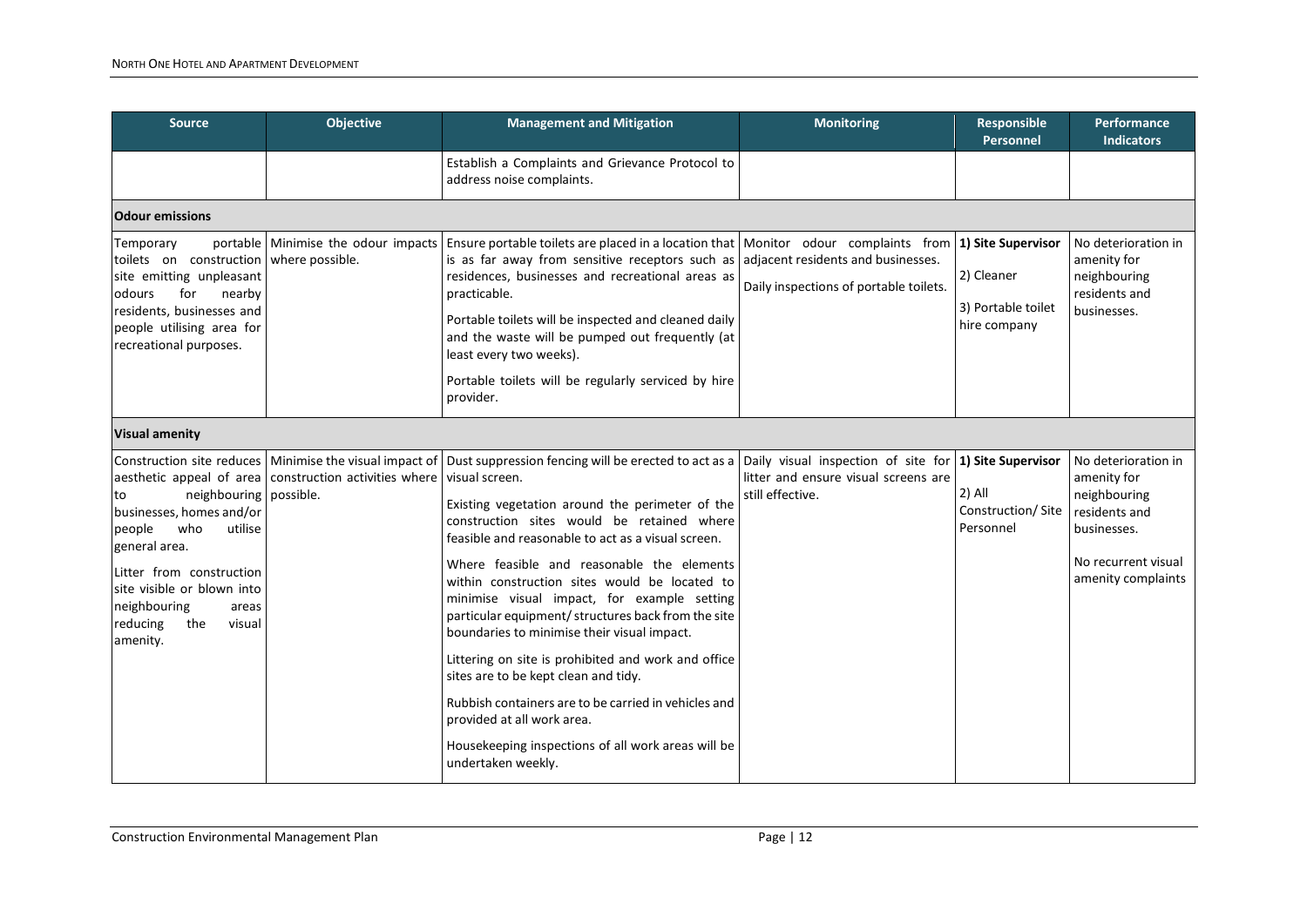| <b>Source</b>                                                                                                                       | <b>Objective</b>                                | <b>Management and Mitigation</b>                                                                                                                                                                                                                                                                                                                                                                                                                                                                                                                                                                                                                                                     | <b>Monitoring</b>                                                                                                                                                            | Responsible<br>Personnel                                                                             | <b>Performance</b><br><b>Indicators</b>                                           |
|-------------------------------------------------------------------------------------------------------------------------------------|-------------------------------------------------|--------------------------------------------------------------------------------------------------------------------------------------------------------------------------------------------------------------------------------------------------------------------------------------------------------------------------------------------------------------------------------------------------------------------------------------------------------------------------------------------------------------------------------------------------------------------------------------------------------------------------------------------------------------------------------------|------------------------------------------------------------------------------------------------------------------------------------------------------------------------------|------------------------------------------------------------------------------------------------------|-----------------------------------------------------------------------------------|
|                                                                                                                                     |                                                 | Waste management will be addressed in the site<br>induction.                                                                                                                                                                                                                                                                                                                                                                                                                                                                                                                                                                                                                         |                                                                                                                                                                              |                                                                                                      |                                                                                   |
| <b>Waste generation</b>                                                                                                             |                                                 |                                                                                                                                                                                                                                                                                                                                                                                                                                                                                                                                                                                                                                                                                      |                                                                                                                                                                              |                                                                                                      |                                                                                   |
| streams include rubble,<br>packaging,<br>shipment<br>fabrication consumables,<br>hydrocarbons,<br>wastewater and domestic<br>waste. | construction phase.                             | Construction phase waste   Reduce waste during the   Implement the WMP including:<br>Develop a "Reduce, Reuse,<br>Recycle"<br>$\bullet$<br>awareness campaign;<br>Incorporate waste management into the Site<br>$\bullet$<br>Environmental Induction;<br>Establish a waste segregation and recycling<br>$\bullet$<br>program wherever possible including scrap<br>metal and waste oil;<br>Conduct regular inspections of waste<br>$\bullet$<br>disposal areas to ensure that wastes are<br>being disposed of in the correct manner. If<br>waste is disposed incorrectly raise<br>awareness and review waste management<br>awareness procedures.                                      | Daily visual inspections of site to<br>ensure there is no litter.<br>Weekly visual inspections of waste<br>disposal areas to ensure recycling is<br>occurring appropriately. | 1) Site Supervisor<br>2) Environmental<br>Representative<br>3) All<br>Construction/Site<br>Personnel | No increase in<br>pollution of<br>waterways.<br>No contamination<br>of recycling. |
| <b>Erosion and sedimentation</b>                                                                                                    |                                                 |                                                                                                                                                                                                                                                                                                                                                                                                                                                                                                                                                                                                                                                                                      |                                                                                                                                                                              |                                                                                                      |                                                                                   |
| Clearing of vegetation Control,<br>construction<br>site<br>Project<br>more<br>susceptible to erosion and<br>sedimentation.          | minimise<br>make   from the construction phase. | and Implement the Erosion and Sediment Control Ongoing site monitoring and audit<br>and earthworks during monitor erosion resulting Strategies as outlined in the Stormwater<br>Management Plan (Appendix 10 of the Referral)<br>including:<br>· Installation of sediment barriers to all<br>downstream stormwater<br>entrances to<br>infrastructure;<br>• Maximise retention of existing vegetation to<br>reduce soil disturbance;<br>• Construction of temporary bunds at the top of<br>earthworks batters<br>• Construction of temporary diversion drains to<br>divert water to sediment basins; and<br>• Re-vegetation of all disturbed areas within two<br>weeks of completion. | by building contractor.<br>Monitoring to be more frequent in<br>wet season.                                                                                                  | 1) Site Supervisor<br>2) All<br>Construction/Site<br>Personnel                                       | No increase in<br>sedimentation.                                                  |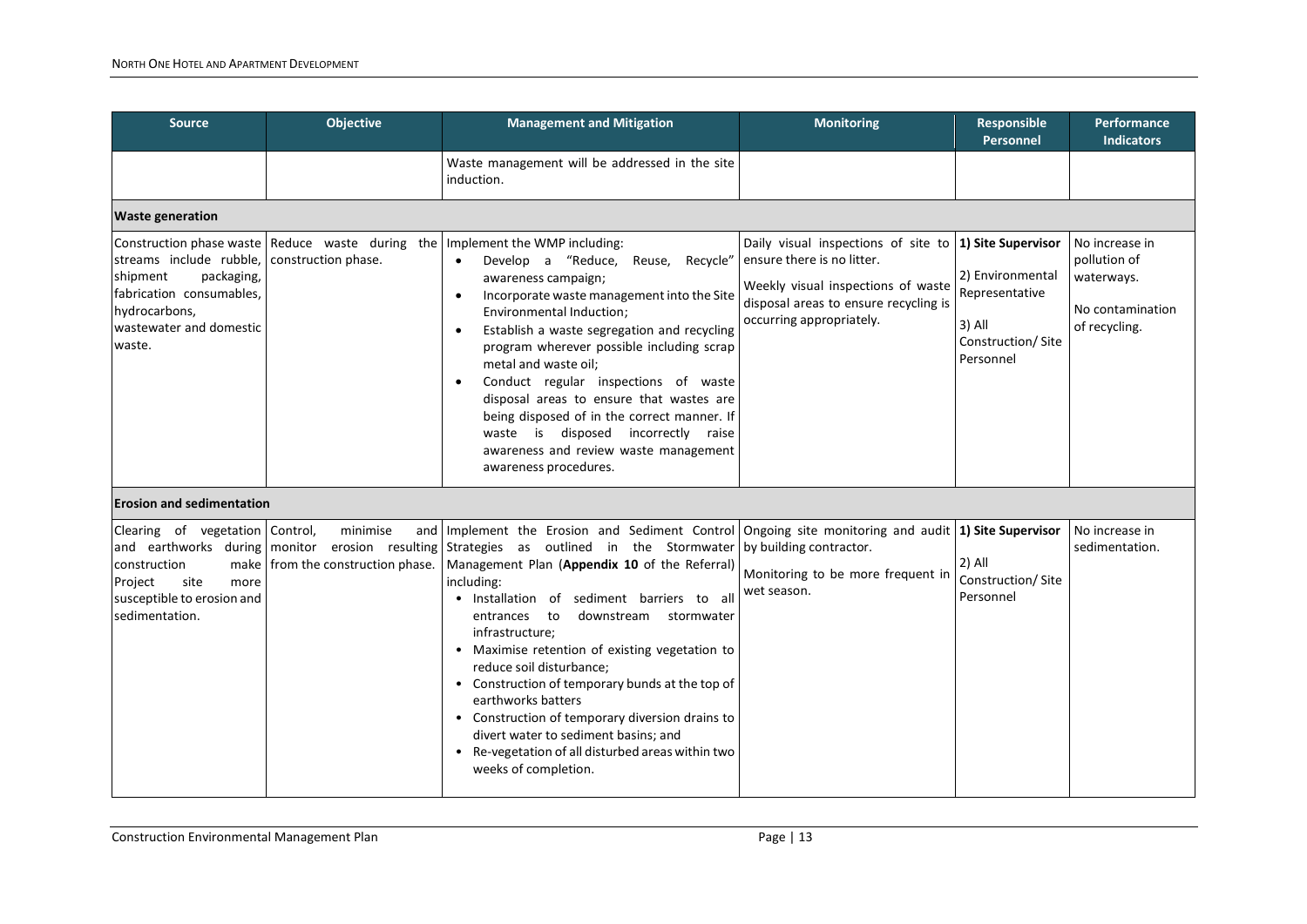| <b>Source</b>                                                                                                   | <b>Objective</b>                 | <b>Management and Mitigation</b>                                                                                                                                                                                                                                                                                                                                                                                                                                                                                                                                                                                                                                                                                                                                                                                                                                                                                                                                                                                                                                                               | <b>Monitoring</b>                                                                                                                                         | Responsible<br>Personnel                                         | Performance<br><b>Indicators</b>                                                                                                                                                           |
|-----------------------------------------------------------------------------------------------------------------|----------------------------------|------------------------------------------------------------------------------------------------------------------------------------------------------------------------------------------------------------------------------------------------------------------------------------------------------------------------------------------------------------------------------------------------------------------------------------------------------------------------------------------------------------------------------------------------------------------------------------------------------------------------------------------------------------------------------------------------------------------------------------------------------------------------------------------------------------------------------------------------------------------------------------------------------------------------------------------------------------------------------------------------------------------------------------------------------------------------------------------------|-----------------------------------------------------------------------------------------------------------------------------------------------------------|------------------------------------------------------------------|--------------------------------------------------------------------------------------------------------------------------------------------------------------------------------------------|
| Acid sulphate soils (ASS)                                                                                       |                                  |                                                                                                                                                                                                                                                                                                                                                                                                                                                                                                                                                                                                                                                                                                                                                                                                                                                                                                                                                                                                                                                                                                |                                                                                                                                                           |                                                                  |                                                                                                                                                                                            |
| Liberation<br>disturbance of ASS that<br>then cause acidification of<br>soils and contamination<br>of waterways | and/or Avoid disturbance of ASS. | Implement Acid Sulphate Soil Management Plan Any treated soils will be tested for<br>including:<br>• Undertake a geotechnical assessment prior to<br>construction, incorporating ASS assessment.<br>· Disturbance of ASS to be avoided where<br>possible, including constructing infrastructure<br>on piles above ground level.<br>• Excavated ASS to be treated<br>during<br>construction to prevent acidic fluids leaching<br>into surface water or groundwater.                                                                                                                                                                                                                                                                                                                                                                                                                                                                                                                                                                                                                             | successful neutralisation<br>before<br>being moved or covered.<br>The pH of any pools of water<br>potentially exposed to ASS will be<br>monitored weekly. | 1) Site Supervisor<br>$2)$ All<br>Construction/Site<br>Personnel | No disturbance of<br>ASS outside of<br>approved areas for<br>disturbance.<br>All treated ASS is<br>successfully<br>neutralised.<br>No significant<br>alteration in pH in<br>surface water. |
| <b>Asbestos contamination</b>                                                                                   |                                  |                                                                                                                                                                                                                                                                                                                                                                                                                                                                                                                                                                                                                                                                                                                                                                                                                                                                                                                                                                                                                                                                                                |                                                                                                                                                           |                                                                  |                                                                                                                                                                                            |
| Contamination<br>asbestos                                                                                       | the<br>entering<br>environment.  | of soil Avoid risks to human health   A Contaminated Sites Management Plan will be<br>from historical storage of   and risk of contaminants   developed following an investigation of the Site for<br>natural the presence of asbestos. Some of the measures<br>that are likely to be implemented to manage the<br>impact of asbestos contamination include:<br>• North One will ensure people responsible for<br>asbestos-related work are adequately trained<br>in the identification and suitable handling of<br>asbestos;<br>• North One will maintain detailed records of all<br>activities relating to asbestos works which are<br>undertaken at the Project, in line with all<br>current legislation and codes of practices.<br>• The presence of asbestos will be indicated by<br>a label and warning signs. Warning signs will<br>be compliant with AS 1319-1994 - Safety Signs<br>for the Occupational Environment;<br>• Areas in which asbestos has been confirmed or<br>assumed to be present are classified as<br>restricted work areas and will require a permit<br>to work; and | Ongoing site monitoring and audit 1) Site Supervisor<br>by building contractor.                                                                           | 2) Licensed<br>specialist                                        | No impacts to<br>human health.                                                                                                                                                             |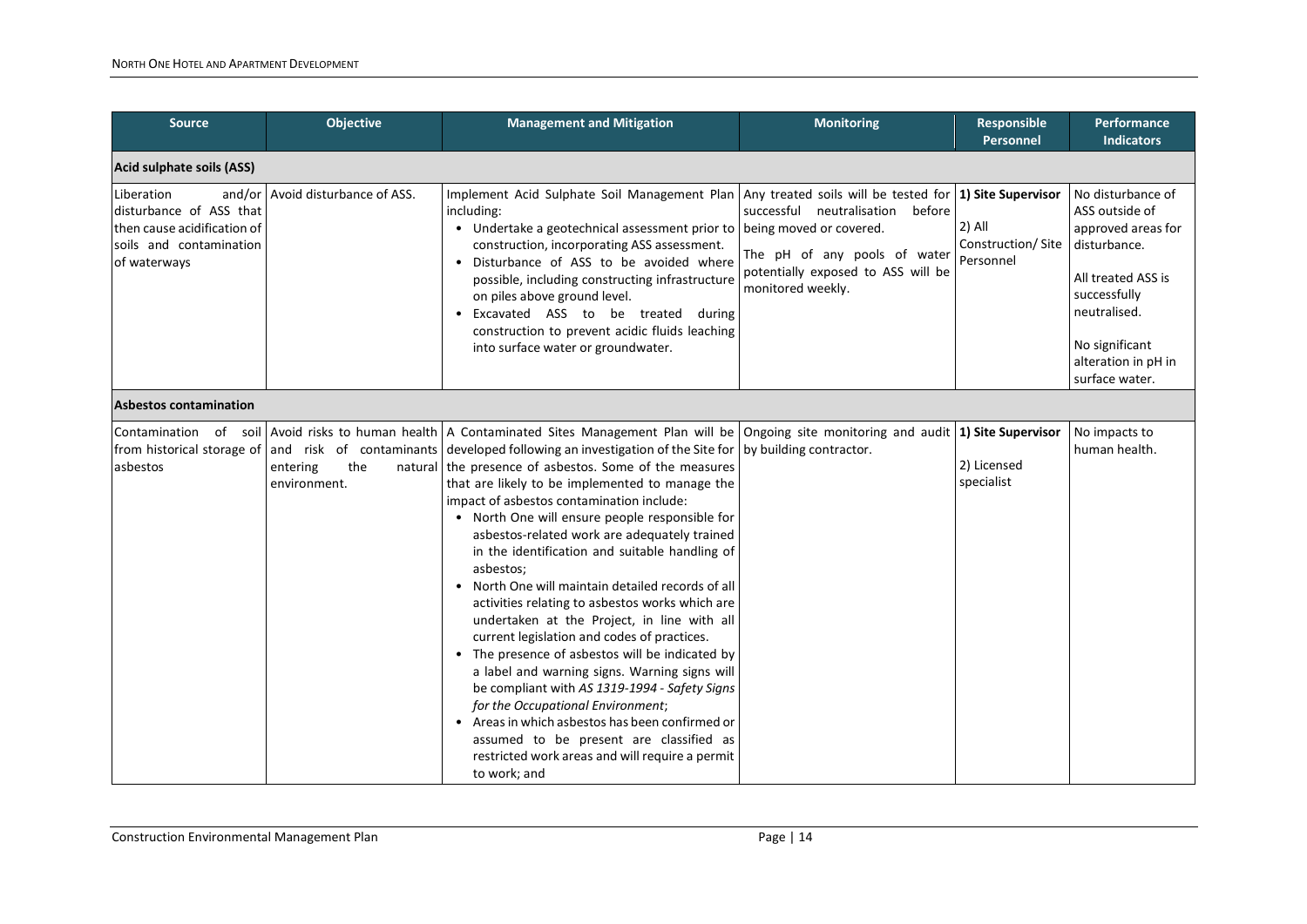| <b>Source</b>                                                                                       | <b>Objective</b>                                                                                                               | <b>Management and Mitigation</b>                                                                                                                                                                                                                                                                                                                                                                                                                                                                                                                                                                                                                                                                                                                                                     | <b>Monitoring</b>                                                                                                                                                                                                                                                                       | Responsible<br>Personnel       | <b>Performance</b><br><b>Indicators</b>                                                                                                                        |
|-----------------------------------------------------------------------------------------------------|--------------------------------------------------------------------------------------------------------------------------------|--------------------------------------------------------------------------------------------------------------------------------------------------------------------------------------------------------------------------------------------------------------------------------------------------------------------------------------------------------------------------------------------------------------------------------------------------------------------------------------------------------------------------------------------------------------------------------------------------------------------------------------------------------------------------------------------------------------------------------------------------------------------------------------|-----------------------------------------------------------------------------------------------------------------------------------------------------------------------------------------------------------------------------------------------------------------------------------------|--------------------------------|----------------------------------------------------------------------------------------------------------------------------------------------------------------|
|                                                                                                     |                                                                                                                                | • Removal, transport and disposal of asbestos<br>must be conducted by licensed specialists.                                                                                                                                                                                                                                                                                                                                                                                                                                                                                                                                                                                                                                                                                          |                                                                                                                                                                                                                                                                                         |                                |                                                                                                                                                                |
| <b>Water contamination</b>                                                                          |                                                                                                                                |                                                                                                                                                                                                                                                                                                                                                                                                                                                                                                                                                                                                                                                                                                                                                                                      |                                                                                                                                                                                                                                                                                         |                                |                                                                                                                                                                |
| Contamination of surface   Minimise<br>water groundwater and contaminants entering<br>marine waters | the<br>risk<br>natural environment.                                                                                            | of Ensure all hydrocarbons are stored on site in Periodic (during the wet season) 1) Site Supervisor<br>the suitably bunded areas in accordance with<br>AS1940:2017 and fixed areas where hydrocarbons<br>are to be handled, such as refuelling bays, are also<br>bunded.<br>Regular inspections of storage areas will be<br>conducted to identify any leaks or issues with<br>hydrocarbon storage areas.<br>MSDSs will be located at storage areas and will be<br>regularly maintained.<br>Ensure spill response equipment is available and<br>procedures are communicated effectively to staff<br>involved with hydrocarbon use in their work areas.                                                                                                                               | water quality monitoring of<br>discharges entering Little Mindil<br>Creek, including total dissolved<br>solids (TDS), total suspended solids<br>(TSS) and hydrocarbons.<br>maximum release turbidity<br>A<br>concentration of 20 NTU (measured<br>using a Turbidity meter) is proposed. |                                |                                                                                                                                                                |
| <b>Biting insects</b>                                                                               |                                                                                                                                |                                                                                                                                                                                                                                                                                                                                                                                                                                                                                                                                                                                                                                                                                                                                                                                      |                                                                                                                                                                                                                                                                                         |                                |                                                                                                                                                                |
| marine waters                                                                                       | water groundwater and   the effects of biting insects on  <br>personnel working at the<br>Project site or nearby<br>residents. | Contamination of surface Avoid, minimise or control Implement the Biting Insects Management Plan<br>(Appendix 21 of Referral) including:<br>Drain, fill and grade current mosquito   ponds, drains, excavations filled with 2) All<br>$\bullet$<br>breeding sites, where possible;<br>Minimise ponding and poorly draining areas<br>capable of holding water, including<br>receptacles that could become breeding<br>areas;<br>Provide personal protective clothing (long<br>sleeved shirts and trousers) to all personnel<br>to protect against bites.<br>Insect repellent will be available at all active<br>work sites<br>Development activities occurring on coastal<br>$\bullet$<br>floodplains in the NT will encounter human<br>health issues associated with biting insects. | Weekly inspection of any stagnant 1) Site Supervisor<br>water bodies and receptacles (i.e.<br>water, containers with water holding<br>capacity etc.) for the presence of<br>mosquito larvae.<br>Complaints from site personnel or<br>nearby residents,                                  | Construction/Site<br>Personnel | Compliance with<br><b>Biting Insects</b><br>Management Plan<br>including:<br>• No increased<br>larvae or adult<br>biting insect<br>activity present<br>on site |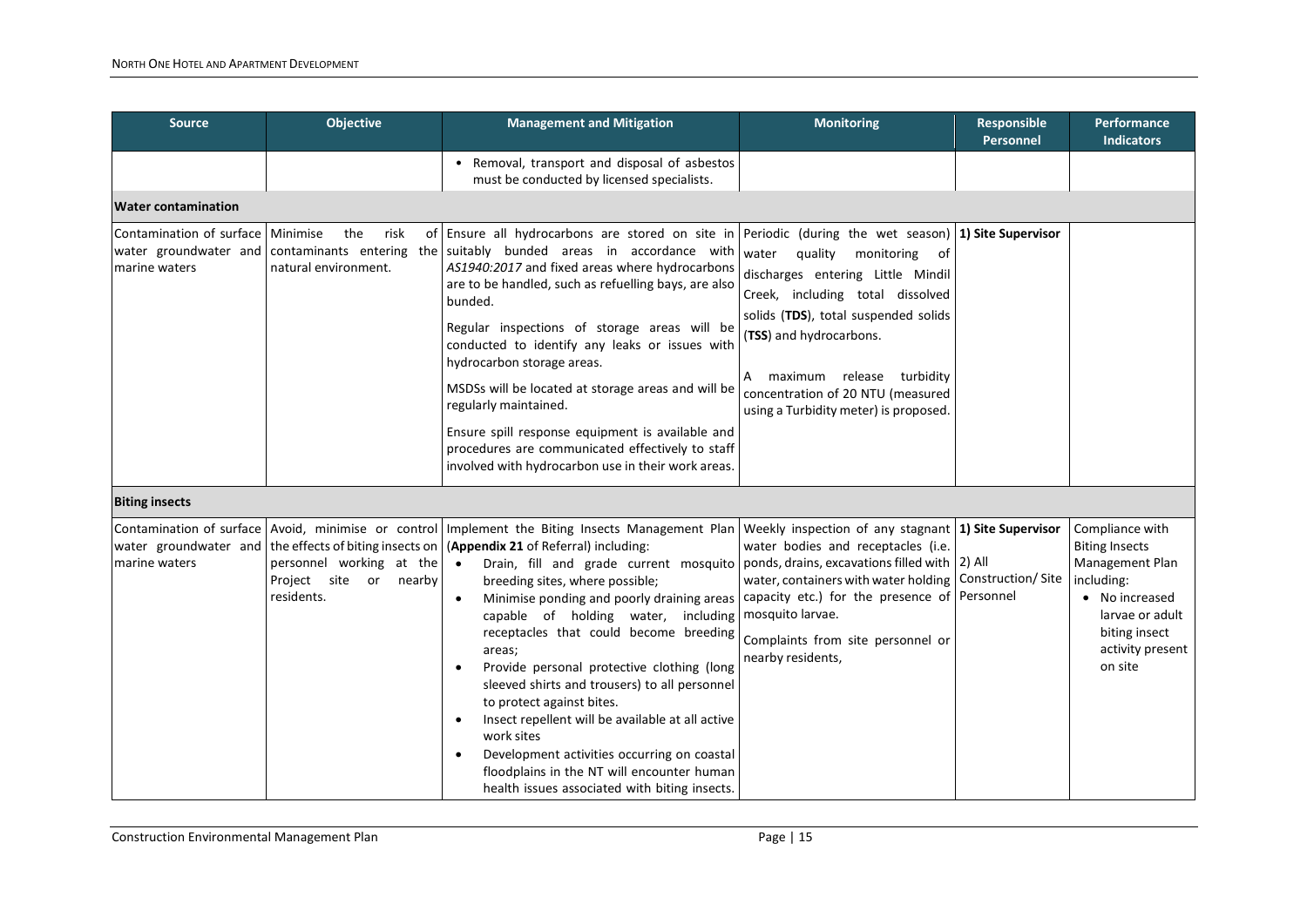| <b>Source</b>                                                                      | <b>Objective</b>                            | <b>Management and Mitigation</b>                                                                                                                                                                                                                                                 | <b>Monitoring</b>                                                                                            | Responsible<br>Personnel                                                | <b>Performance</b><br><b>Indicators</b> |
|------------------------------------------------------------------------------------|---------------------------------------------|----------------------------------------------------------------------------------------------------------------------------------------------------------------------------------------------------------------------------------------------------------------------------------|--------------------------------------------------------------------------------------------------------------|-------------------------------------------------------------------------|-----------------------------------------|
|                                                                                    |                                             | Ensure personnel are aware of this issue and<br>the appropriate precautions to implement.                                                                                                                                                                                        |                                                                                                              |                                                                         |                                         |
| Fauna injury or death                                                              |                                             |                                                                                                                                                                                                                                                                                  |                                                                                                              |                                                                         |                                         |
| Entrapment<br>infrastructure.                                                      | of fauna entrapment at the<br>Project site. | in   Avoid or limit the likelihood   Install fauna egress points in sumps.<br>Avoid the use of barbed wire in fences where<br>possible. If required, barbed wire fences will be<br>inspected for trapped animals (particularly bats).                                            | Daily checks of any sumps or fences. <b>1) Site Supervisor</b>                                               |                                                                         | No fauna injuries or<br>deaths.         |
|                                                                                    | <b>Greenhouse gas emissions</b>             |                                                                                                                                                                                                                                                                                  |                                                                                                              |                                                                         |                                         |
| Carbon emissions from Minimise<br>vehicles, machinery and emissions.<br>equipment. | greenhouse<br>gas                           | Vehicle emissions will be kept to a minimum by<br>avoidance of unnecessary engine running time.<br>Machinery, plant and equipment (including air<br>conditioners) will be well maintained in accordance<br>with manufacturer's specifications and run in an<br>efficient manner. | Maintain service records to ensure   1) Site Supervisor<br>frequent servicing of equipment and<br>machinery. | 2) Maintenance<br>Personnel<br>3) All<br>Construction/Site<br>Personnel | N/A                                     |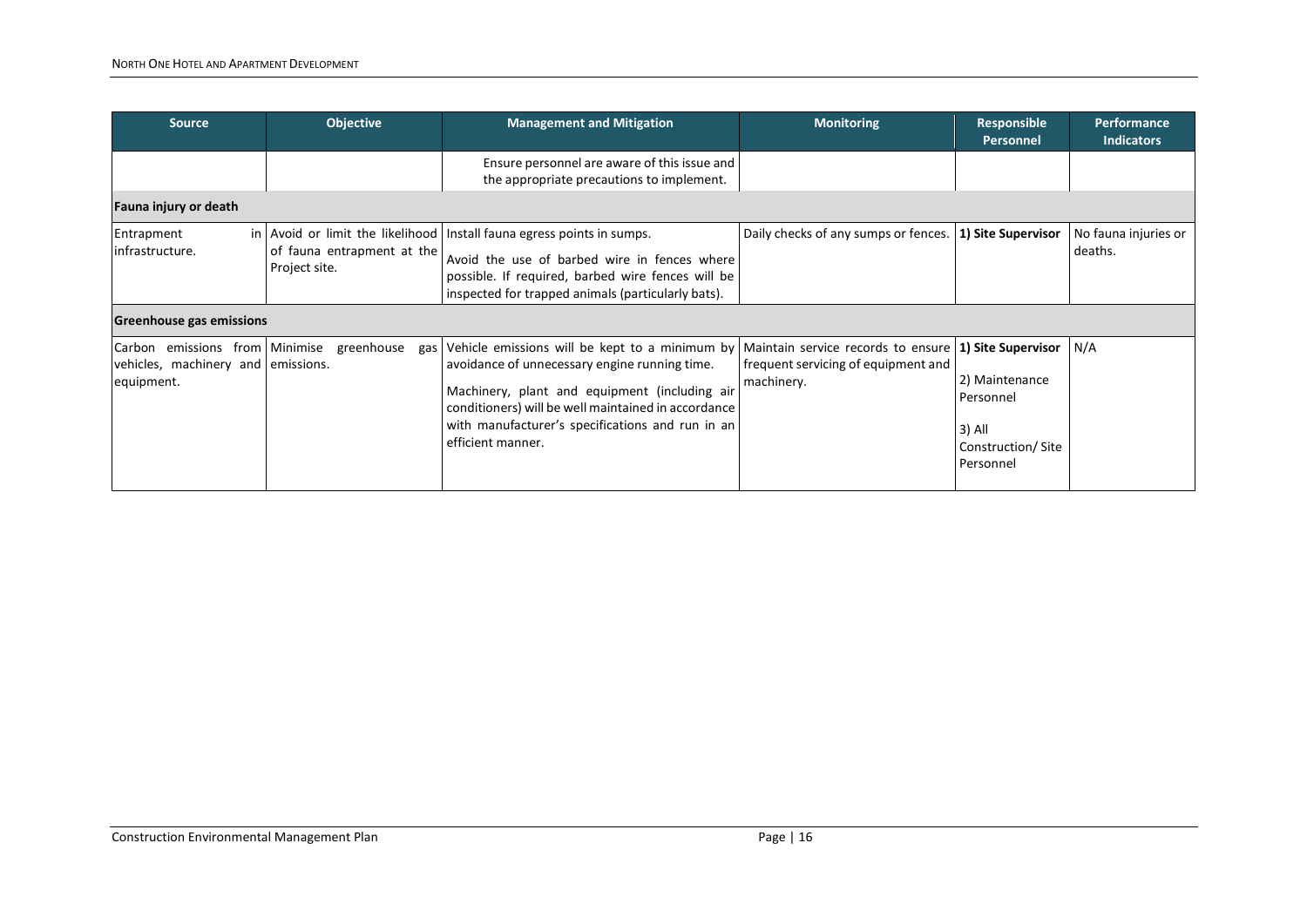## <span id="page-20-0"></span>**6 ECOLOGICALLY SUSTAINABLE DEVELOPMENT**

Part 2 Division 1 of the EP Act sets out the Principles of Ecologically Sustainable Development (**ESD**) that must be considered and applied in making a decision under the Act. [Table 6-1](#page-20-1) lists the Principles of ESD and discusses how the construction phase of the Development is in keeping with these principles.

# <span id="page-20-1"></span>**Table 6-1: Principles of Ecologically Sustainable Development for the construction phase of the North One Development**

| <b>Principle</b>                                                                                                                                                                                                                                                                                                                                                                                                                                               | <b>Discussion</b>                                                                                                                                                                                                                                                                                                                                                                                                                                                                                                                                                                                                                                                                                                                                                                                                                                                                                                                                                                                                                                                                                                                                                                                                                     |
|----------------------------------------------------------------------------------------------------------------------------------------------------------------------------------------------------------------------------------------------------------------------------------------------------------------------------------------------------------------------------------------------------------------------------------------------------------------|---------------------------------------------------------------------------------------------------------------------------------------------------------------------------------------------------------------------------------------------------------------------------------------------------------------------------------------------------------------------------------------------------------------------------------------------------------------------------------------------------------------------------------------------------------------------------------------------------------------------------------------------------------------------------------------------------------------------------------------------------------------------------------------------------------------------------------------------------------------------------------------------------------------------------------------------------------------------------------------------------------------------------------------------------------------------------------------------------------------------------------------------------------------------------------------------------------------------------------------|
| <b>Decision Making Principle</b>                                                                                                                                                                                                                                                                                                                                                                                                                               |                                                                                                                                                                                                                                                                                                                                                                                                                                                                                                                                                                                                                                                                                                                                                                                                                                                                                                                                                                                                                                                                                                                                                                                                                                       |
| 1) Decision-making processes should effectively<br>long-term<br>both<br>and<br>short-term<br>integrate<br>environmental and equitable considerations.<br>2) Decision-making processes should provide for<br>community involvement in relation to decisions<br>and actions that affect the community.                                                                                                                                                           | The risk assessment (detailed in Appendix 4 of the Referral) has<br>considered both the long term and short term nature of impacts. The<br>risk assessment methodology incorporates the duration of impact into<br>the assessment of the severity of consequence. Thus, gives<br>consideration to the long term and short term nature of impacts. This<br>is effectively integrated into the decision making process as the risk<br>level is tied to a mitigation response, identifying the appropriate level<br>of corporate governance over which the impact must be managed.<br>Stakeholder engagement has been recognised as fundamental to<br>planning of the Development and, as such, a comprehensive<br>engagement plan has been implemented to determine the potential<br>areas of concern for individual stakeholders and ensure the<br>Development remains current with social issues and expectations. KTT<br>has engaged the services of Darwin-based stakeholder and community<br>engagement consultant Redsplash to inform and consult with<br>stakeholders. In total 42 people were spoken with and feedback was<br>recorded and taken on board.<br>Local businesses will benefit from local procurement of goods and |
|                                                                                                                                                                                                                                                                                                                                                                                                                                                                | services.                                                                                                                                                                                                                                                                                                                                                                                                                                                                                                                                                                                                                                                                                                                                                                                                                                                                                                                                                                                                                                                                                                                                                                                                                             |
| <b>Precautionary Principle</b>                                                                                                                                                                                                                                                                                                                                                                                                                                 |                                                                                                                                                                                                                                                                                                                                                                                                                                                                                                                                                                                                                                                                                                                                                                                                                                                                                                                                                                                                                                                                                                                                                                                                                                       |
| 1) If there are threats of serious or irreversible<br>environmental damage, lack of full scientific<br>certainty should not be used as a reason for<br>postponing measures to prevent environmental<br>degradation.<br>2) Decision-making should be guided by:(a) a<br>careful evaluation to avoid serious or irreversible<br>damage to the environment wherever<br>practicable; and (b) an assessment of the<br>riskweighted consequences of various options. | The Environmental Risk Assessment contained within the Referral has<br>determined that the development of the Hotel will not have any<br>significant impacts on the environmental factors as described by the NT<br>EPA (2020). The Risk Assessment was informed by technical studies<br>undertaken by suitable qualified, experienced specialists and<br>stakeholder engagement. The Risk Assessment details the application<br>of mitigation measures, many of which have been successfully applied<br>in similar projects.                                                                                                                                                                                                                                                                                                                                                                                                                                                                                                                                                                                                                                                                                                         |
| Principle of evidence-based decision-making                                                                                                                                                                                                                                                                                                                                                                                                                    |                                                                                                                                                                                                                                                                                                                                                                                                                                                                                                                                                                                                                                                                                                                                                                                                                                                                                                                                                                                                                                                                                                                                                                                                                                       |
| Decisions should be based on the best available<br>evidence in the circumstances that is relevant<br>and reliable.                                                                                                                                                                                                                                                                                                                                             | The environmental impact assessment detailed in the referral has been<br>informed by detailed technical studies, commissioned by KTT<br>Investment, that have drawn on the best available information to                                                                                                                                                                                                                                                                                                                                                                                                                                                                                                                                                                                                                                                                                                                                                                                                                                                                                                                                                                                                                              |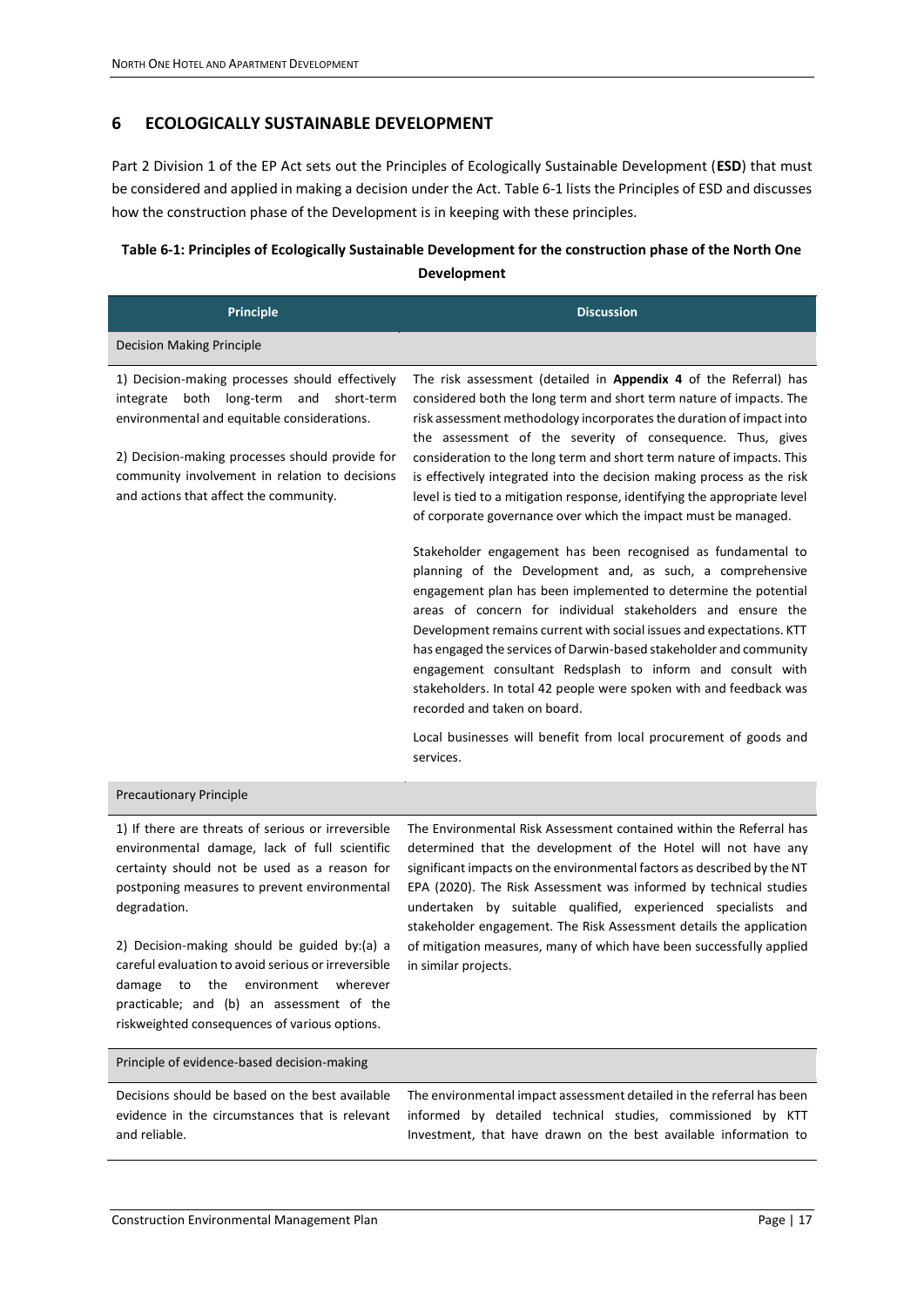| <b>Principle</b>                                                                                                                                                                          | <b>Discussion</b>                                                                                                                                                                                                                                                                                                                                                                                                                                                                                                                                                                                                                            |
|-------------------------------------------------------------------------------------------------------------------------------------------------------------------------------------------|----------------------------------------------------------------------------------------------------------------------------------------------------------------------------------------------------------------------------------------------------------------------------------------------------------------------------------------------------------------------------------------------------------------------------------------------------------------------------------------------------------------------------------------------------------------------------------------------------------------------------------------------|
|                                                                                                                                                                                           | identify the environmental values present in the Development site and<br>to assess the potential for the Development to impact these values.                                                                                                                                                                                                                                                                                                                                                                                                                                                                                                 |
| Principle of intergenerational and intragenerational equity                                                                                                                               |                                                                                                                                                                                                                                                                                                                                                                                                                                                                                                                                                                                                                                              |
| The present generation should ensure that the<br>health, diversity and productivity of the<br>environment is maintained or enhanced for the<br>benefit of present and future generations. | The Development of the Hotel meets the Principal of Intergenerational<br>Equity by ensuring the health of environmental values, maintaining<br>ecological functions for future generations, whilst minimising any<br>impacts on the environment.                                                                                                                                                                                                                                                                                                                                                                                             |
|                                                                                                                                                                                           | Whilst the Development site is largely void of vegetation due to<br>previous disturbances, two areas of Sensitive and Significant<br>Vegetation are adjacent to the building envelope. These areas will not<br>be disturbed as part of the Development and management and<br>monitoring practices will be implemented in the construction phase to<br>ensure they are preserved for future generations. Further management<br>and mitigation measures to ensure protection of other environmental<br>factors for future generations are provided in the Risk Assessment.<br>Development of the North One Complex will create a number of job |
|                                                                                                                                                                                           | opportunities for the people of Darwin. The construction phase of the<br>Development is expected to generate approximately 350 direct or<br>indirect jobs within the Darwin region and once operational.                                                                                                                                                                                                                                                                                                                                                                                                                                     |
| Principle of sustainable use                                                                                                                                                              |                                                                                                                                                                                                                                                                                                                                                                                                                                                                                                                                                                                                                                              |
| Natural resources should be used in a manner<br>that is sustainable, prudent, rational, wise and<br>appropriate.                                                                          | Construction of the North One Development will utilise large quantities<br>of natural resources to construct the built environment, however the<br>Development will be a permanent fixture to the Mindil Beach foreshore<br>and will provide tourism services that will benefit the local community<br>and greater Northern Territory economy for years to come.                                                                                                                                                                                                                                                                             |
|                                                                                                                                                                                           | The Development also places a strong emphasis on the waste<br>management hierarchy to reduce waste. Where possible, waste<br>materials will be re-used or recycled.                                                                                                                                                                                                                                                                                                                                                                                                                                                                          |
| Principle of conservation of biological diversity and ecological integrity                                                                                                                |                                                                                                                                                                                                                                                                                                                                                                                                                                                                                                                                                                                                                                              |
| Biological diversity and ecological integrity<br>should be conserved and maintained.                                                                                                      | The Development site is largely void of vegetation; however, the<br>building envelope occurs adjacent to Sensitive and Significant<br>tation, where there is a likelihood of Threatened Found utilising                                                                                                                                                                                                                                                                                                                                                                                                                                      |

Vegetation, where there is a likelihood of Threatened Fauna utilising habitats within this vegetation. No vegetation clearing is proposed to occur in the Sensitive and Significant vegetation or in habitats suitable for the threatened and migratory shorebirds or Yellow Spotted Monitor. Given the proximity of the Development envelope to these vegetation corridors, mitigation strategies will be implemented to ensure unauthorised clearing does not occur during the construction phase. In addition, KTT Investment were recently granted approval of a

Planning Scheme Amendment to excise Little Mindil Creek from the Lot, in order to preserve the environmental and social values of the creek. Furthermore, KTT Investments have made commitments to preserve and maintain the escarpment vegetation. This, along with implementation of management strategies to reduce impacts from